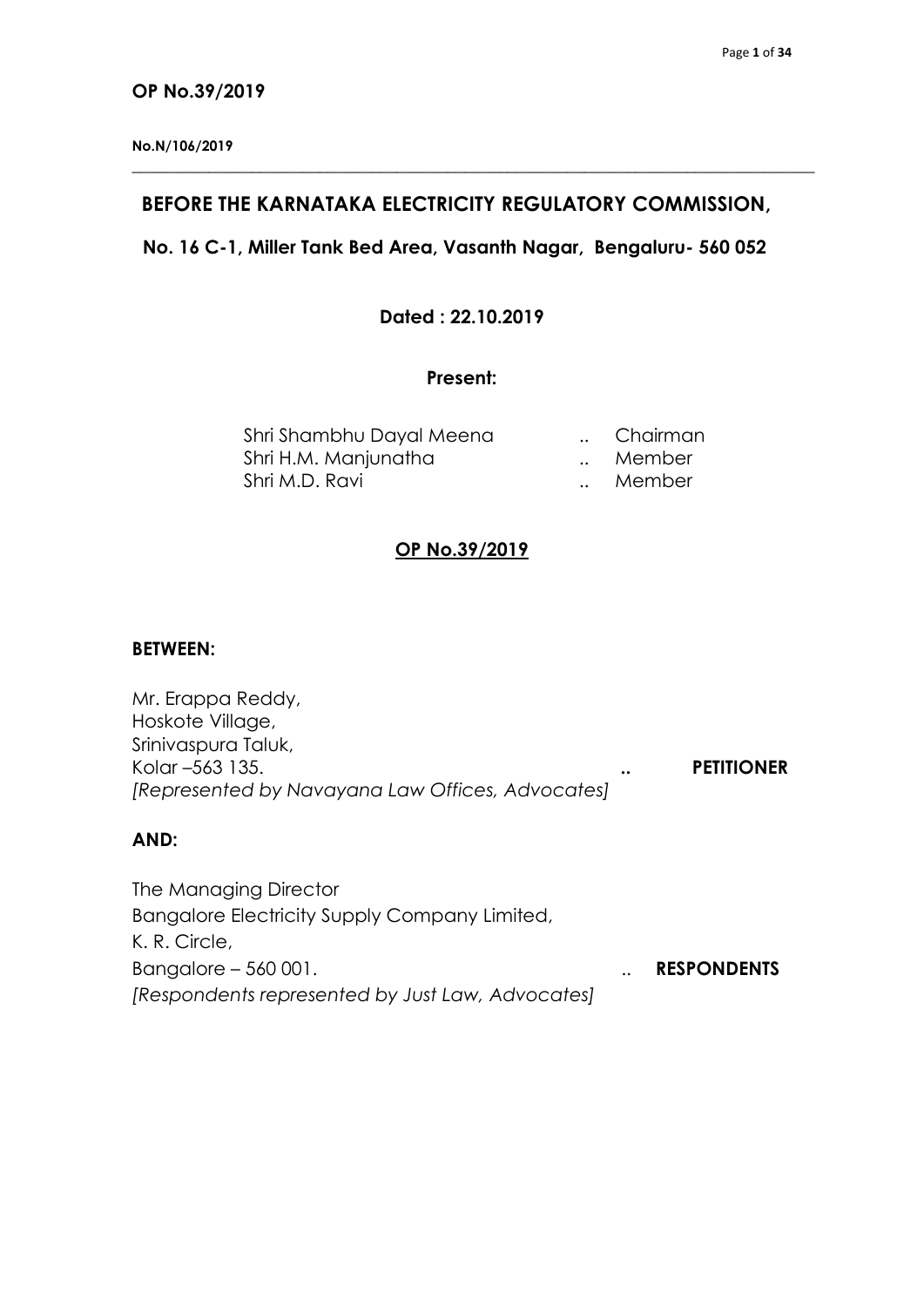# **ORDERS**

**\_\_\_\_\_\_\_\_\_\_\_\_\_\_\_\_\_\_\_\_\_\_\_\_\_\_\_\_\_\_\_\_\_\_\_\_\_\_\_\_\_\_\_\_\_\_\_\_\_\_\_\_\_\_\_\_\_\_\_\_\_\_\_\_\_\_\_\_\_\_\_\_**

- 1. This Petition is filed under Section 86(1)(f) read with Section 9 and 42 of the Electricity Act, 2003, praying to:
	- i. Declare that the Power Purchase Agreement dated 30<sup>th</sup> September, 2015 (Annexure-P1) executed by the Petitioner with the Respondent is valid and subsisting;
	- ii. Declare that the Supplemental Agreement dated  $24<sup>th</sup>$ September, 2018 (Annexure-P19) executed by the Petitioner under duress and compulsion and in violation of tariff order dated 02nd May, 2016 is illegal, void ab-initio and not binding on the Petitioner.
	- iii. Pass such other incidental orders including an order as to costs, as may be appropriate under the facts and circumstances of the present case.
- 2. The facts submitted by the petitioner are:
	- a. The Petitioner is a Farmer by profession. The Petitioner is also a registered Consumer of the Respondent Company serviced by installation bearing Revenue Register (RR) No. SIP-113 serviced by the Kolar Division.
	- b. The Petitioner executed a Power Purchase Agreement (PPA) dated 30.09.2015 at the tariff of Rs.9.56/- per unit for installing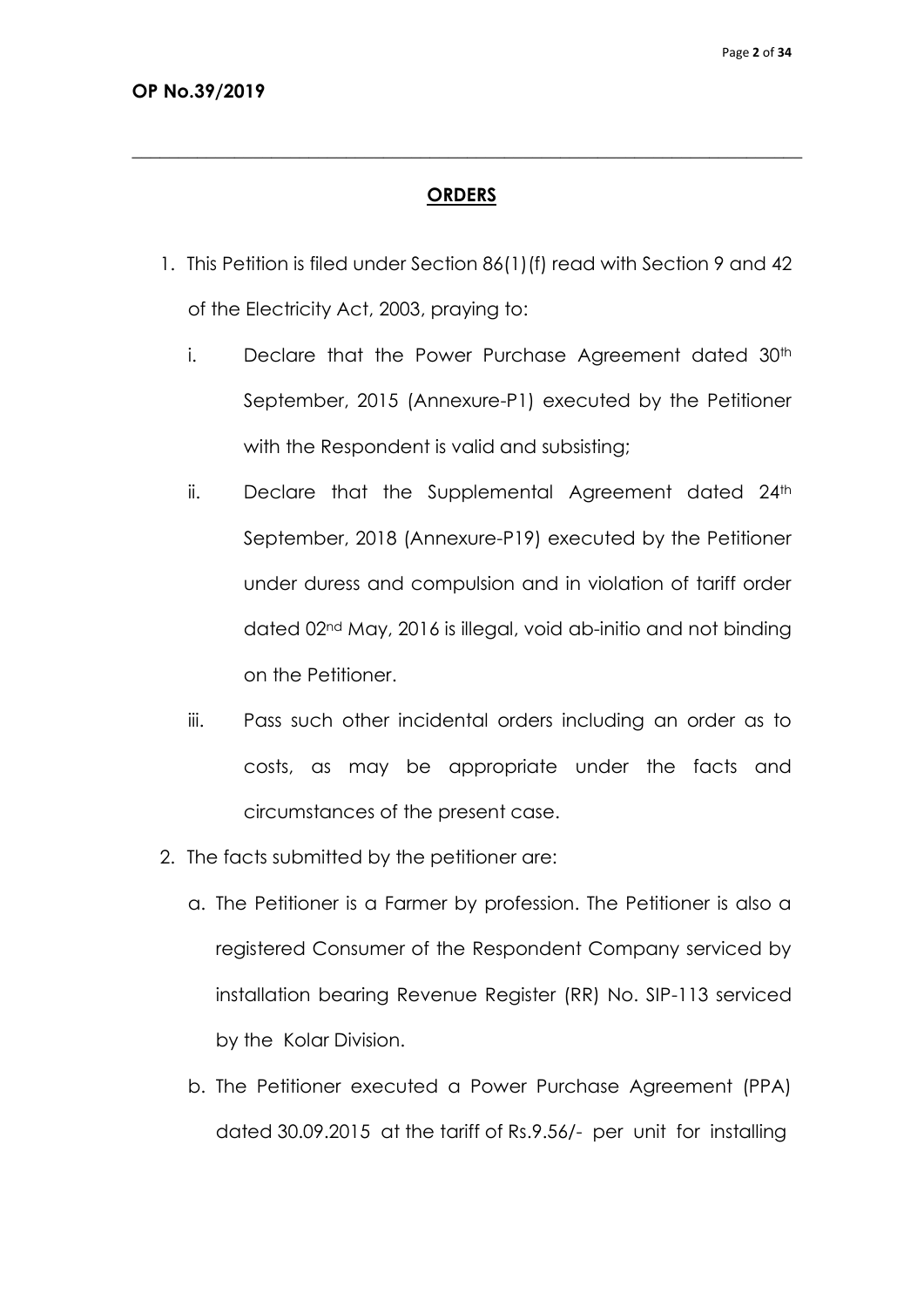Roof Top Solar Photo Voltaic system (SRTPV) of 1000 kWh capacity on the Roof Top of the premises and connected to the Electricity Service Connection of the Petitioner under Sreenivasapura Sub-Division of Kolar Division (Annexure-P1).

- c. As per the PPA, the Respondent agreed to a tariff of Rs.9.56 per unit, from the date of commissioning of the plant for the term of the PPA. The PPA was approved by the Commission by its letter dated 06th November, 2015 (Annexure-P3).
- d. The Respondent by its letter dated 08<sup>th</sup> January, 2016 directed the Petitioner to commission the project within 180 days (Annexure-P4).
- e. The Petitioner by letter dated 16<sup>th</sup> April, 2016 requested the Respondent to provide extension of one year to commission the project (Annexure-P5). The Respondent by its letter dated 30th April, 2016 granted approval for extension of PPA period for one year to installing the project. In the said approval the Respondent has not stated anything with respect to change of tariff (Annexure-P6).
- f. The Petitioner completed the installation of the project and submitted the Work Completion Report in the prescribed format to the Respondent on 31.12.2016 (Annexure-P7).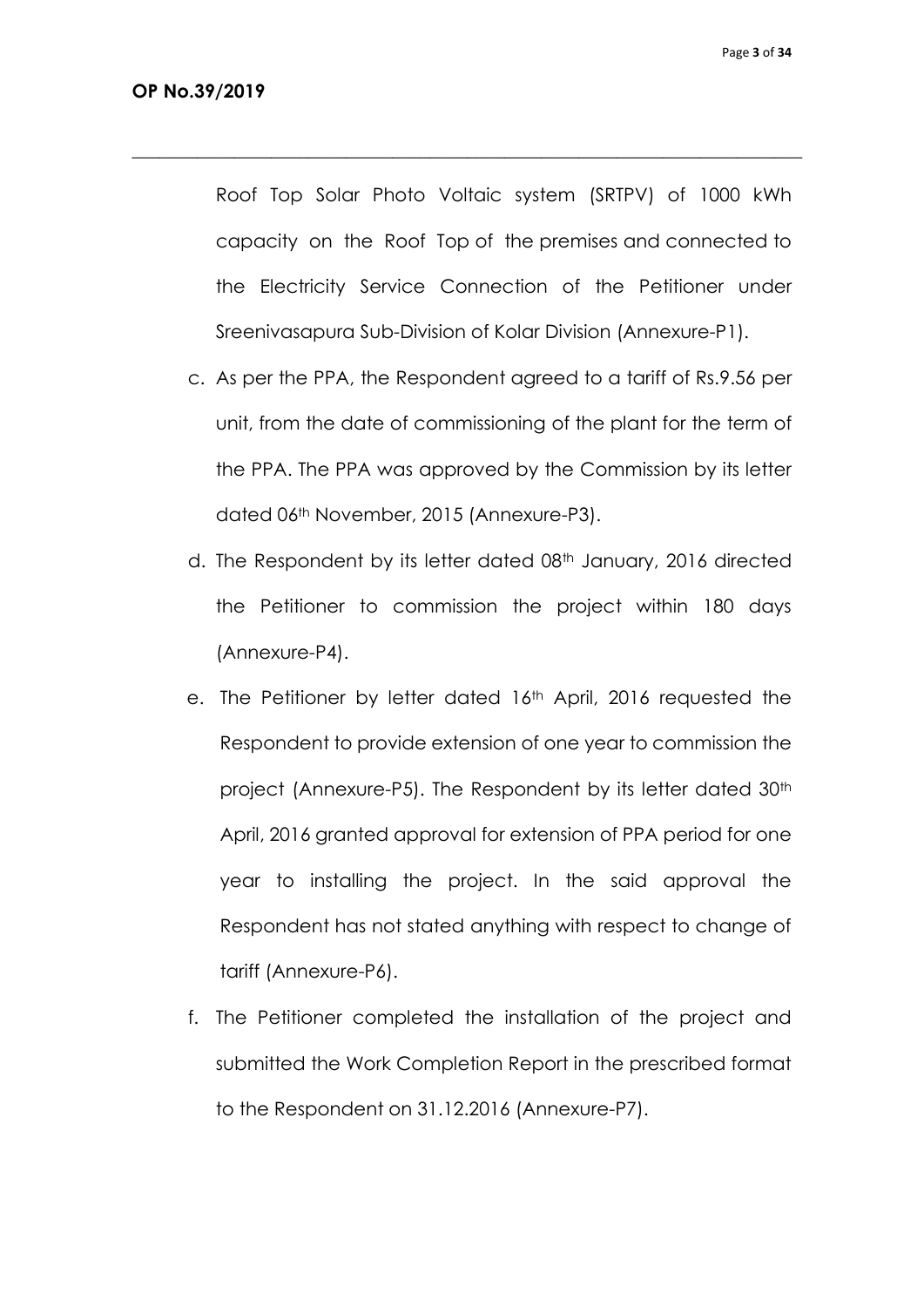g. On 30th December, 2016 Chief Electrical Inspector to Government granted a Statutory Approval to the installation of the Petitioner's plant (Annexure-P8).

- h. However, the Respondent, unilaterally, issued an Official Memorandum dated 30<sup>th</sup> December, 2016 stating that PPA executed with the Petitioner has been terminated with immediate effect (Annexure-P9).
- i. The Respondent issued an internal communication dated 19.01.2017 (Annexure-P10) to the concerned Meter Testing Division to conduct the Meter testing and depute its staff on urgent basis enabling service of the installation. Based on this internal communication, the Respondent accorded permission to the Petitioner on 20.01.2017 purchase the Meter (Annexure-P11).
- j. After due compliance of all internal technical and statutory formalities, the Respondent accorded the Commissioning Report on 02nd February, 2017 stating that the Petitioner's project is synchronized with the Respondent's grid (Annexure-P12).
	- k. The Respondent by its Official Memorandum dated 02nd February, 2017 (Annexure-P13) revoked the termination of the PPA (made vide Official Memorandum dated 30<sup>th</sup> December, 2016) and issued a fresh Order applying the new tariff rate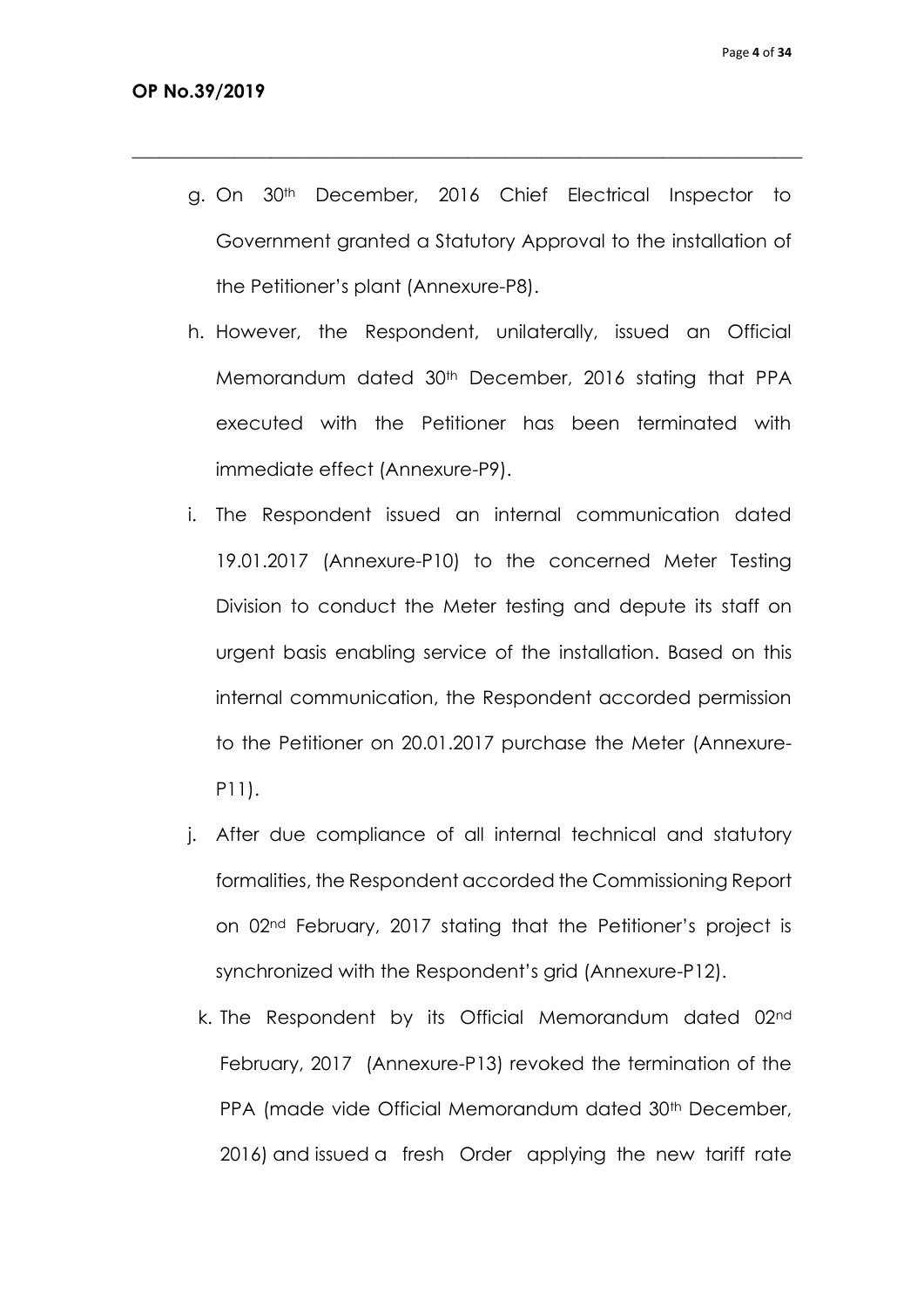as per the generic tariff Order dated 02nd May, 2016 (Annexure-P14). This communication was sent to the KERC and therefore, the KERC, as on 02nd February, 2017 was aware of the revocation of the termination of the PPA and subsequent application of the tariff as per the KERC Order dated 02nd May, 2016.

- l. The Petitioner aggrieved by the application of tariff order dated 02<sup>nd</sup> May, 2016 by its letter dated 01st February, 2017 (Annexure-P15) requested the Energy Minister to give direction to the respective authority to apply tariff as per the PPA dated 30<sup>th</sup> September 2015.
- m. The concerned Executive Engineer of the Respondent, in the light of the direction of the Energy Minister by letter dated 29<sup>th</sup> December, 2017 (Annexure-P16) requested the General Manager (DSM) of the Respondent to provide clarification with respect to payment to the Petitioner's project.
- n. The Respondent by its letter dated 22nd March, 2018 (Annexure-P17) directed the Petitioner to enter into Supplemental PPA for tariff of Rs.5.20 per unit. Though the Petitioner was entitled to a tariff of Rs.9.56 per unit under the subsisting PPA, under duress and having no other alternative, gave an undertaking letter dated 11<sup>th</sup> June, 2018 (Annexure-P18) agreeing to receive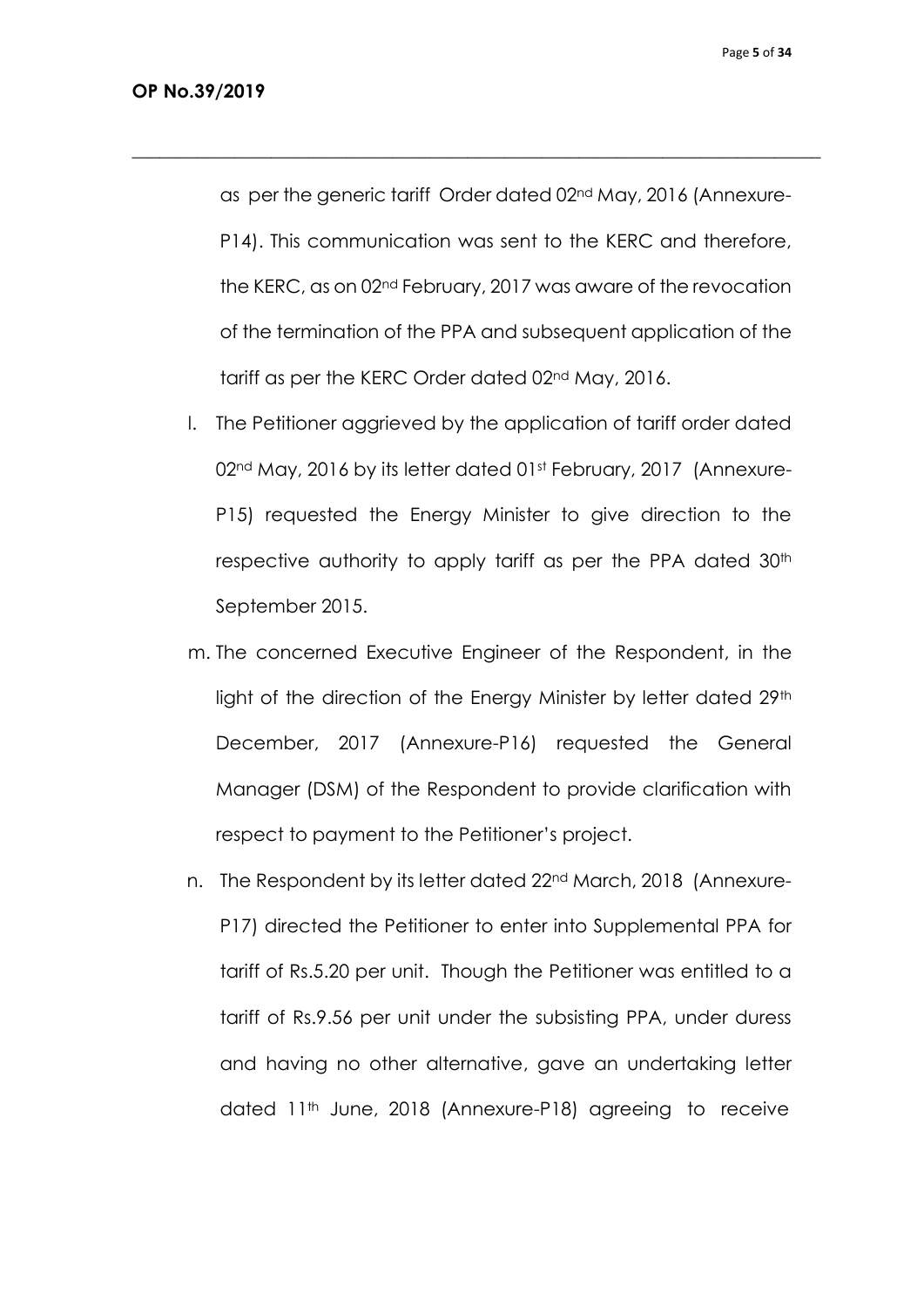Rs.5.20 per unit subject to the orders to be passed by KERC. The Respondent never released any payment and forced the Petitioner to execute a Supplemental Agreement in terms of the Undertaking. The Petitioner signed the Supplemental PPA dated 24.09.2018 (Annexure-P19) agreeing to receive a payment of Rs.5.20 per unit.

- o. The Respondent by its letter dated 22nd October, 2018 (Annexure-P21) suppressing the extension of time granted by its letter dated 30<sup>th</sup> April, 2016 (Annexure-P6) and Official Memorandum dated 02nd February, 2017 (Annexure-P12) requested the Commission to give approval to the Supplemental PPA.
- p. The Commission by its letter dated 31st October, 2018 (Annexure-P22) has asked the Respondent to explain why the Petitioner's project has not been cancelled so far. The Commission by letter dated 27th December, 2018 (Annexure-P24) declined to grant approval to the Supplemental PPA signed between the Petitioner and the Respondent and without giving an opportunity to the Petitioner, cancelled the PPA dated 30<sup>th</sup> September, 2015 and further directed the Respondent to enter fresh PPA with the Petitioner for a reduced tariff of Rs.3.56 per unit.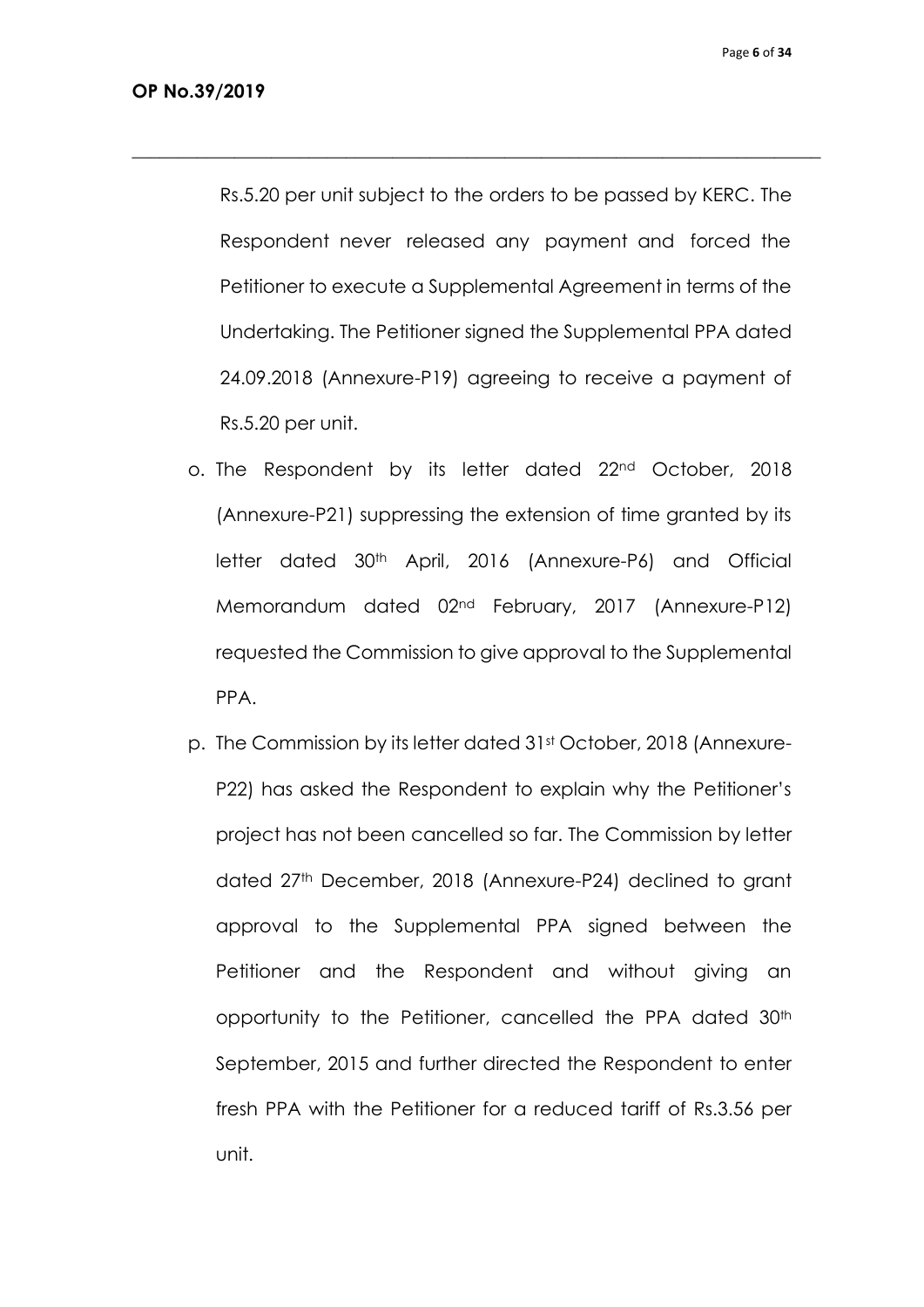q. Consequently, Respondent by its letter dated 03rd January, 2018 (Annexure-P25) has directed the Petitioner to comply with the KERC letter dated 27<sup>th</sup> December, 2018 within seven days from the date of the letter.

- r. Aggrieved by the unilateral decision taken by the KERC, the Petitioner filed WP No. 6033/2019 (Annexure-P26). After hearing all the parties, the Hon'ble High Court of Karnataka has disposed of the petition by passing the order dated on 20<sup>th</sup> March, 2019 with a direction to approach KERC by filing a petition. Hence, this petition.
- 3. The grounds urged by the petitioner are:
	- a. The PPA dated 30<sup>th</sup> September, 2015 executed by the Petitioner with the Respondent still subsists. Even though the PPA was initially terminated, unilaterally by the Respondent vide Official Memorandum dated 30<sup>th</sup> December, 2016, the same has been revoked by the Respondent vide its order dated 02nd February, 2017. Further to this order the Respondent has executed Supplemental PPA dated 24<sup>th</sup> September 2018. This Supplemental PPA was submitted to the KERC for approval which was within the knowledge of the KERC. Even then the KERC refused to recognize the same without assigning any reason or rationale. The Respondent is bound by the terms of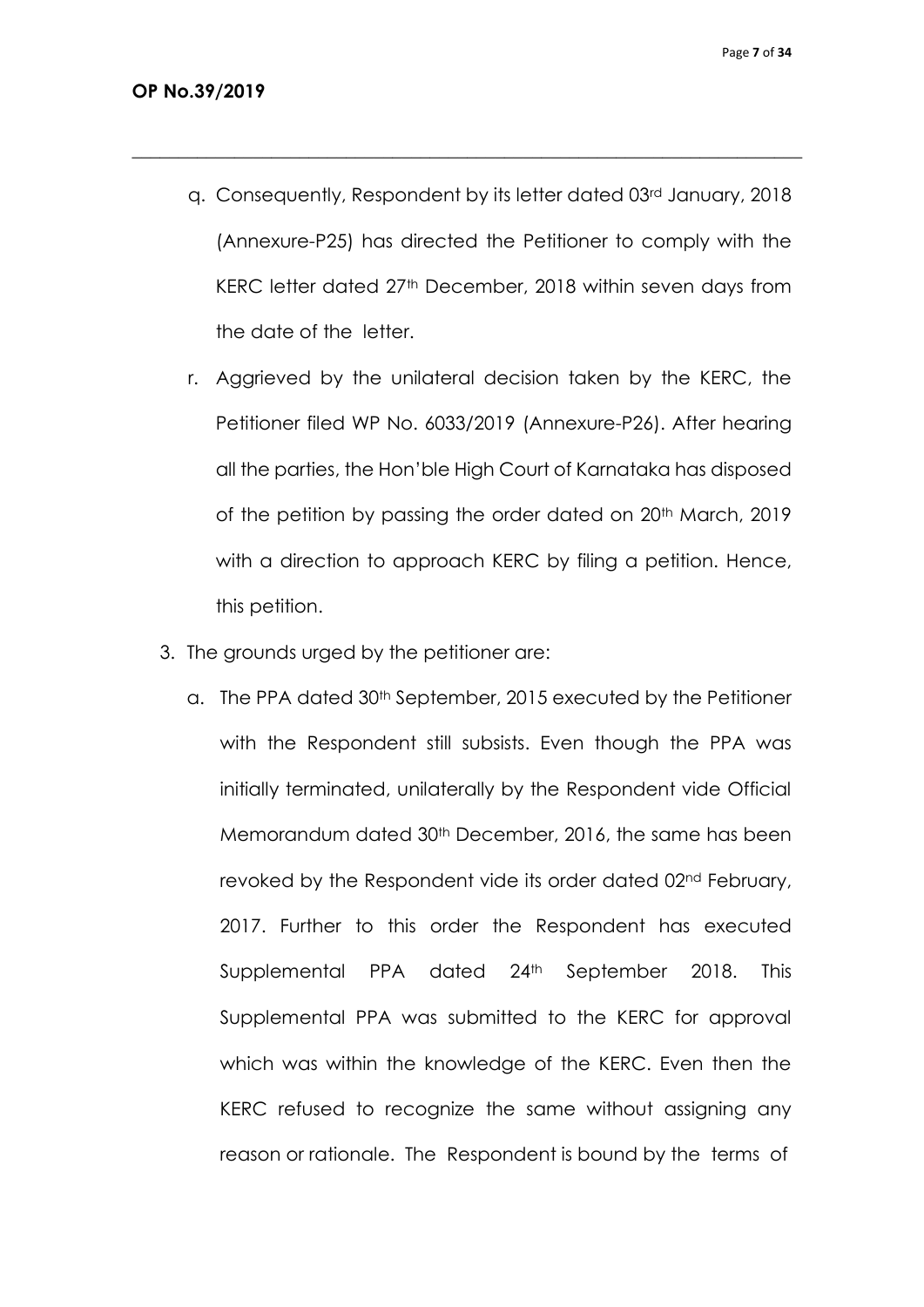the PPA while effecting termination. The procedure for termination of PPA is mentioned in the PPA. No such procedure was followed while issuing the termination letter vide O M dated 30th December, 2016. Hence, the Respondent has not only revoked the unilateral termination made earlier but has also executed a supplemental PPA recognizing the subsistence of the PPA dated 30th September, 2015. There is no need for any specific approval from the KERC to the SPPA. The KERC in several cases has specifically stated so and issued a generic letter to all Distribution Licensees not to send any Supplemental PPAs for approvals. However, in this specific case, the KERC has not only summoned Supplemental PPA for approval but also refused to accord its approval, which is hostile discrimination.

 $\_$  , and the set of the set of the set of the set of the set of the set of the set of the set of the set of the set of the set of the set of the set of the set of the set of the set of the set of the set of the set of th

b. The KERC in its letter dated 27<sup>th</sup> December, 2018 has directed the Respondent to pay a tariff at variance with the subsisting PPA. This amounts to a new tariff determination which is not permitted to be done by way of a letter. The KERC never accorded an opportunity of hearing to the Petitioner before declining to grant of approval to the Supplemental PPA. KERC has never accorded an opportunity of hearing before reducing the tariff substantially.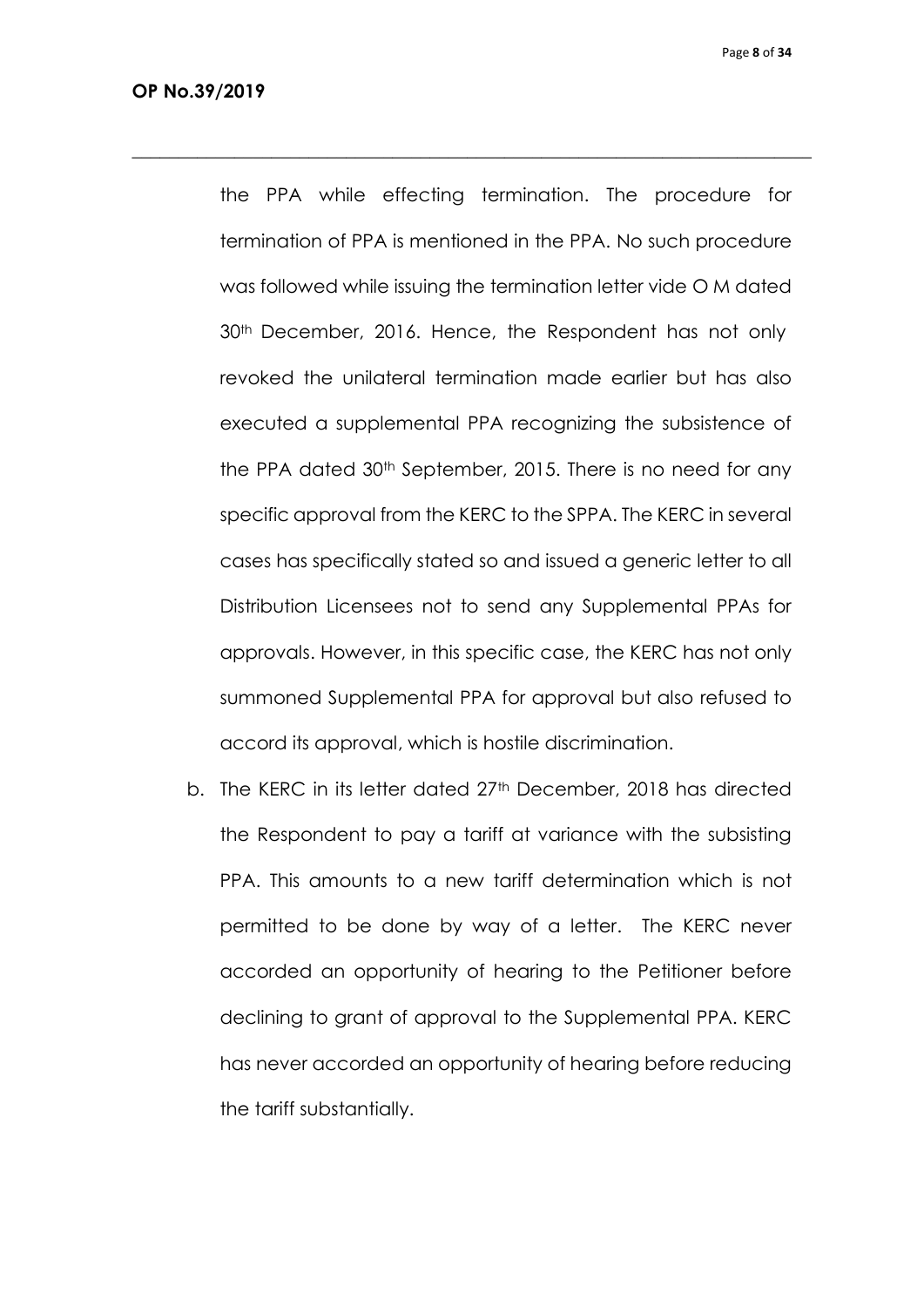c. A Regulator, in the name of regulating cannot compel or prohibit execution of contract by its Licensee. Once a concluded contract is approved by the Regulator, the same cannot be revisited to alter the price. The PPA approved by the KERC does not contain any stipulation as to the time period within which the project has to be completed. Even though the Petitioner was not bound to complete the project within the stipulated time period, the Respondent by issuing letter dated 30th April, 2016 compelled the Petitioner to complete the project within 30<sup>th</sup> April, 2017 i.e., one year from the date of issuance of the letter dated 30th April, 2016. Though not bound under the contract, the Petitioner completed the project well within oneyear time prescribed as is evident form the Work Completion Report dated 31st December, 2016. Therefore, the contention that there was a delay in commissioning the project and consequently the tariff has to be reduced is baseless and illegal. The project was completed in December, 2016 as is evident from the competition certificate and CEIG's approval but the Respondent chooses to certify synchronised the project with the Grid on 02nd February, 2017.

 $\_$  , and the set of the set of the set of the set of the set of the set of the set of the set of the set of the set of the set of the set of the set of the set of the set of the set of the set of the set of the set of th

d. The KERC, while approving the PPA vide its letter dated 06<sup>th</sup> November, 2015, did not impose any condition that the project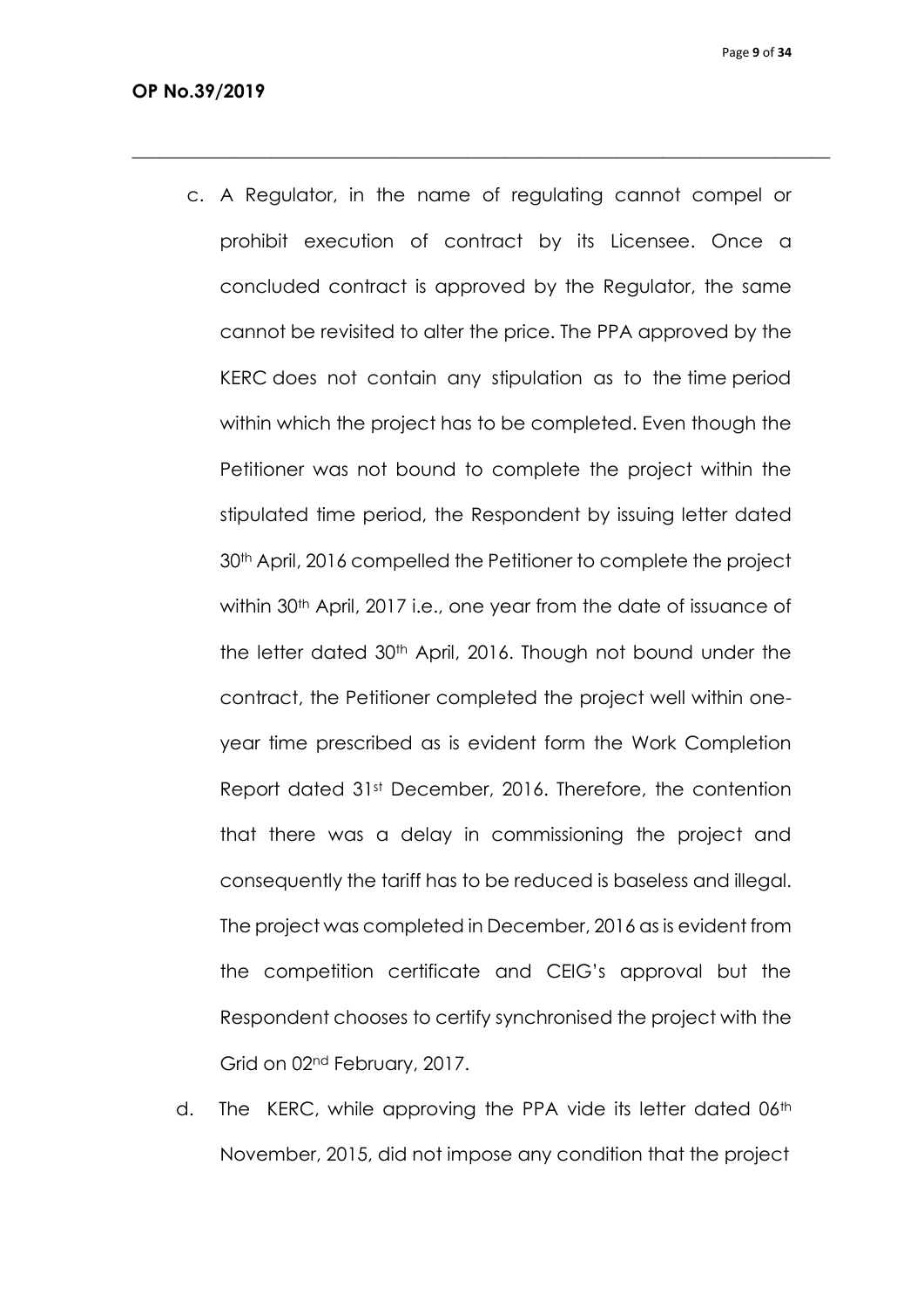has to be completed within any stipulated time. As the PPA as approved by KERC's letter dated 06<sup>th</sup> November, 2015, did not contain any time stipulation, it was illegal on the part of the Respondent to prescribe any new condition vide its letter dated 30th April, 2016. Therefore, Respondent is bound to honour the PPA and the tariff at Rs.9.56 per unit.

 $\_$  , and the set of the set of the set of the set of the set of the set of the set of the set of the set of the set of the set of the set of the set of the set of the set of the set of the set of the set of the set of th

e. When the Respondent revoked the termination of PPA vide its order dated 02nd February, 2017, it has applied the new tariff of KERC as per the Order dated 02nd May, 2016. BESCOM had no authority to apply any particular tariff order of KERC to a PPA where the price has been approved by KERC. KERC in its order dated 02nd May, 2016 has amply clarified in paragraph 5 as follows:

> *"In respect of plants for which PPAs that have been entered into prior to 01st May, 2016 and are commissioned within the period of time, as stipulated by the ESCOMs concerned or the Commission prior to the date of issue of this Order, the tariff as per the Commission's order dated 10th October, 2013 shall be applicable".*

f. The Respondent had stipulated time up to 30<sup>th</sup> April, 2017 vide its letter dated 30th April, 2016. Therefore, even as per KERC's Order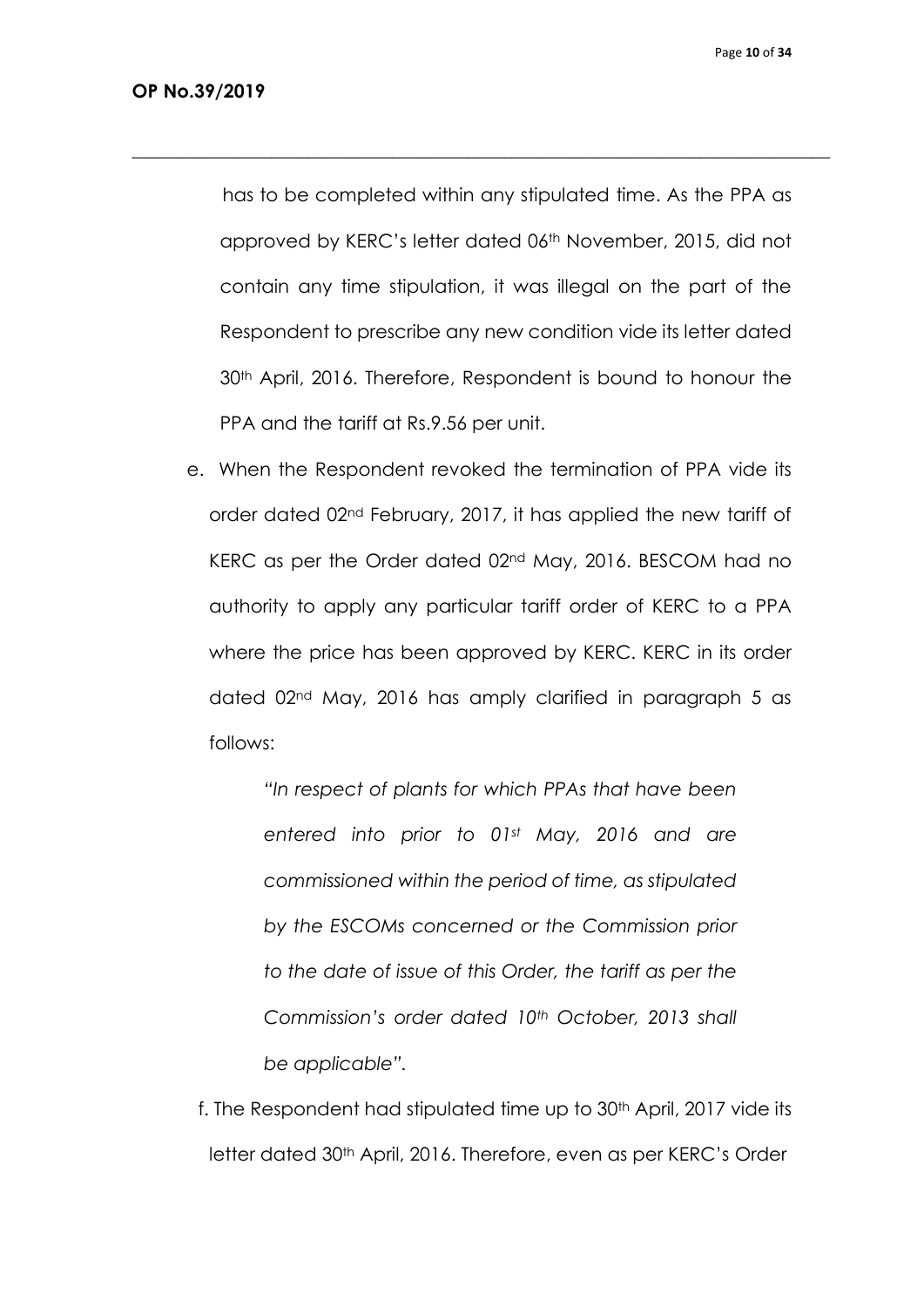dated 02nd May, 2016, the Petitioner is entitled to the tariff as per KERC's Order dated 10<sup>th</sup> October, 2013 i.e. Rs.9.56 per unit.

 $\_$  , and the set of the set of the set of the set of the set of the set of the set of the set of the set of the set of the set of the set of the set of the set of the set of the set of the set of the set of the set of th

- 4. Upon issuance of Notice, the Respondent entered appearance through its Counsel and filed Statement of Objections as follows:
	- a. As per the SRTPV guidelines of the Respondent, the Petitioner had to commission the plant within 180 days from execution of the PPA. Therefore, the Petitioner had to commission the plant on or before 29.03.2016. However, the Petitioner has failed to commission the plant within the stipulated timeframe and requested the Respondent to grant extension of time to commission the plant. In furtherance to the request of the Petitioner, the Respondent vide letter dated 30.04.2016 extended the time for commission the Petitioner's plant by 12 months i.e. upto 29.04.2017.
	- b. The Commission issued the Generic Tariff order dated 02.05.2016 wherein it stated that no further extension ought to be given for SRTPV Plant owners who have not commissioned their plant within 180 days and have executed the PPA as per the tariff order dated 10.10.2013 at the tariff of Rs. 9.56 per unit. In view of the same, on 18.05.2016 (Annexure-R1) the Respondent withdrew its circular dated 17.11.2015 granting extension of time to commission the plants.

Page **11** of **34**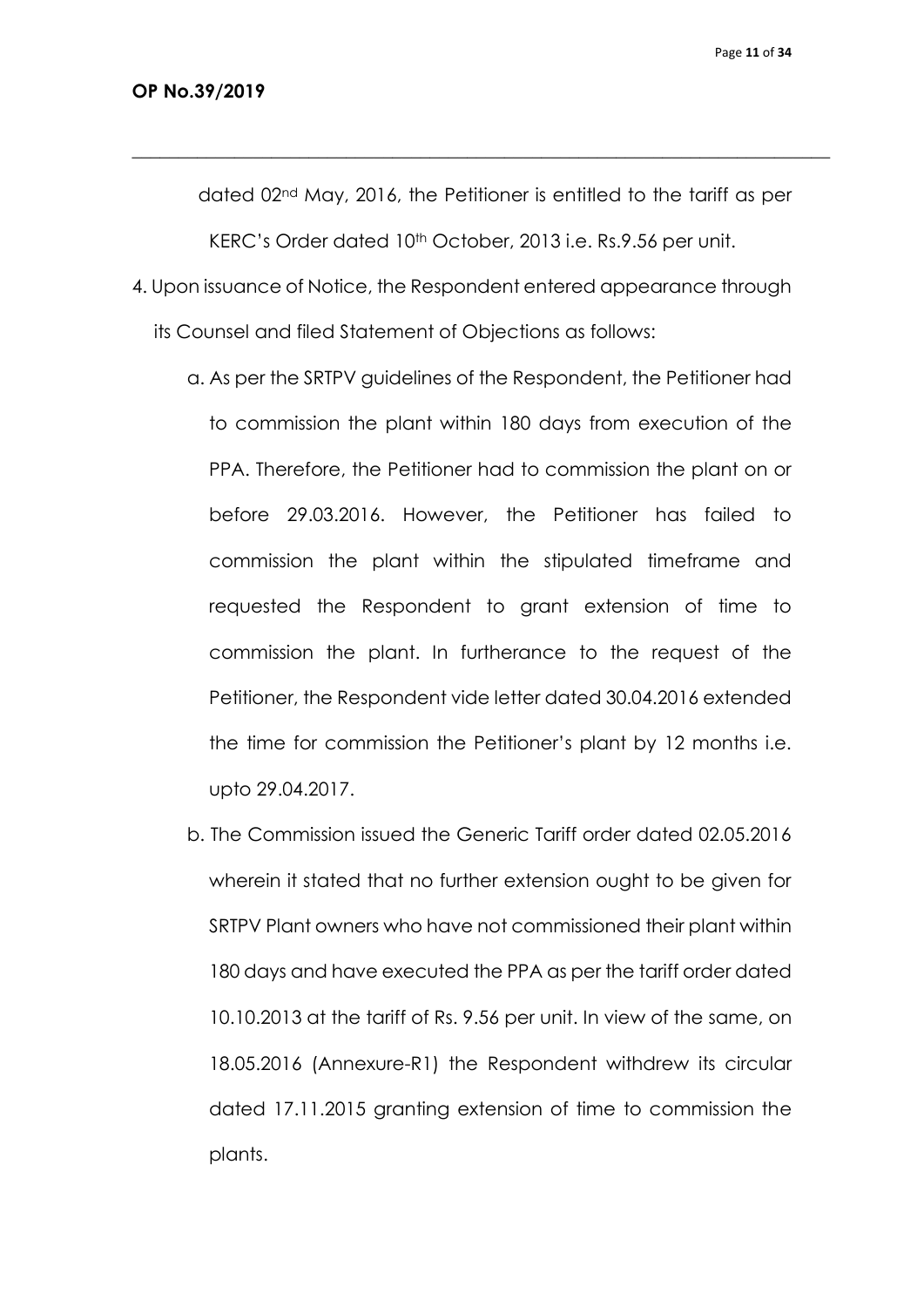c. The Commission vide letter dated 27.09.2016 directed the Respondent not to grant any extension of time for commissioning of the STRPV plant. In view of the non-completion of the Petitioner's plant within the stipulated timeframe, the Respondent vide letter dated 30.12.2016 terminated the PPA. The said termination was not challenged by the Petitioner before any fora.

- d. The Respondent vide letter dated 02.02.2017 allowed the Petitioner to commission the plant as per Generic Tariff order of the Commission dated 02.05.2016 and the plant was commissioned on 02.02.2017.
- e. The Petitioner executed a Supplemental PPA on 24.09.2018 incorporating the tariff of Rs. 5.20 per unit as per Generic Tariff Order dated 02.05.2016. The Respondent vide letter dated 22.10.2018 submitted the Petitioner's Supplemental PPA to the Commission for approval. In response to the same, the Commission vide letter dated 31.10.2018 directed the Respondent to submit a report with reasons for not terminating the Petitioner's PPA despite there being delay in commissioning of the plant and delay in executing the Supplemental PPA. The Respondent vide letter dated 01.12.2018 communicated to the Commission that the Petitioner's PPA was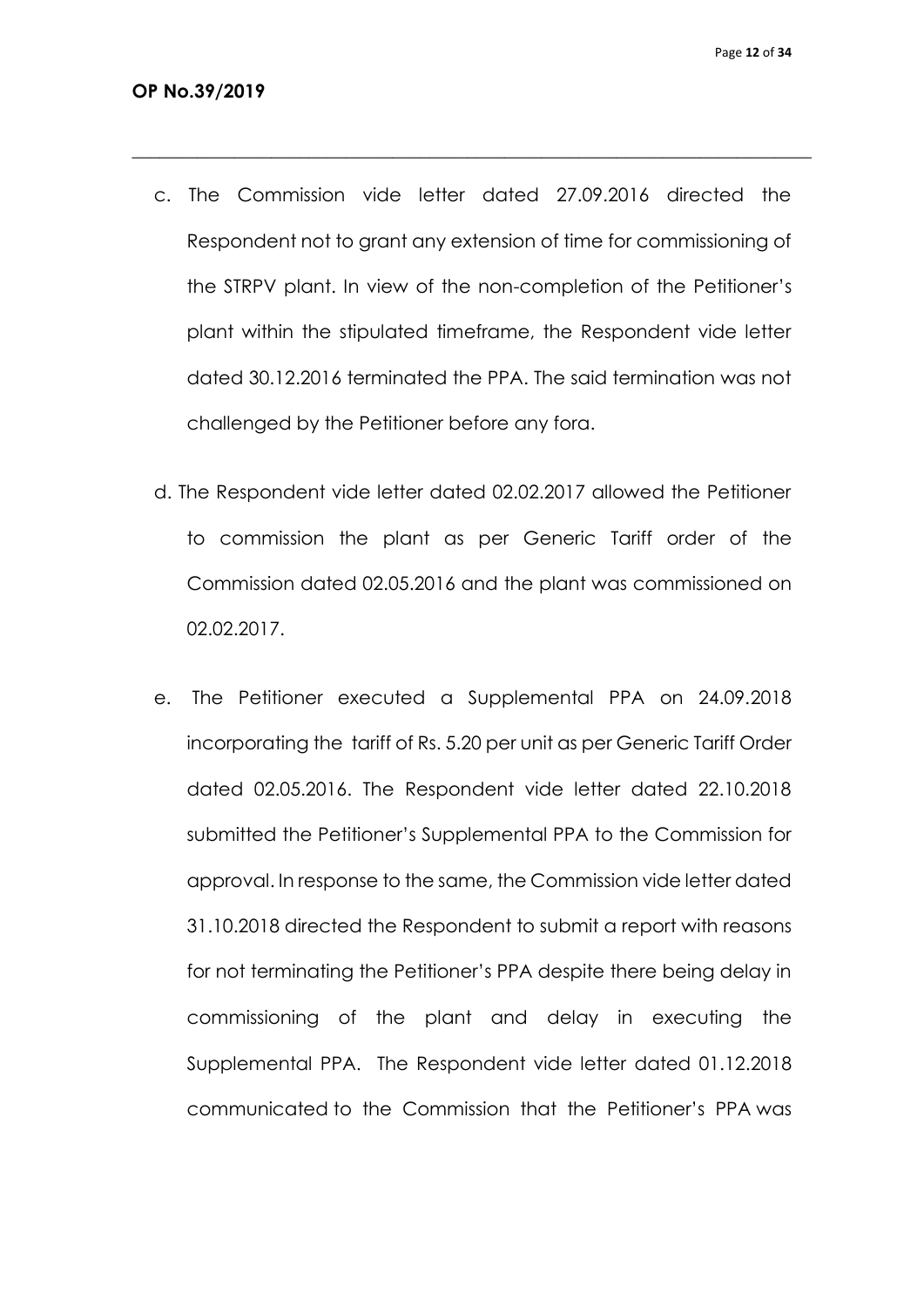terminated on 30.12.2016. The Commission vide letter dated 27.12.2018 declined the request to approve the Supplemental PPA in view of termination of the PPA and also directed the Respondent to execute a fresh PPA with the Petitioner at the tariff of Rs.3.56 per unit. Thereafter, the Respondent vide letter dated 03.01.2019 called upon the Petitioner to execute a fresh PPA incorporating the tariff of Rs.3.56 per unit.

- f. The Petitioner has filed this petition contending that it is entitled to tariff of Rs.9.56 per unit as per the PPA dated 30.09.2015 and that it had executed Supplementary PPA dated 24.09.2018 under duress. The Petitioner has not challenged the termination Notice by the Respondent. Therefore, the question of declaring that the PPA dated 30.09.2015 is valid would not arise.
- g. The time frame ordinarily approved by the Commission for installing SRTPV project on an existing building is 180 days from the date of PPA. As per the Solar Policy/guidelines, the Petitioner had to install the plant in accordance with guidelines issued by the concerned ESCOM. In furtherance to the Solar Policy, the Respondent has issued Guidelines for establishment of Solar Roof Top Projects. Even as per the Guidelines of the Respondent (Annexure R-2), for SRTPV applicants having existing buildings, the time prescribed is 180 days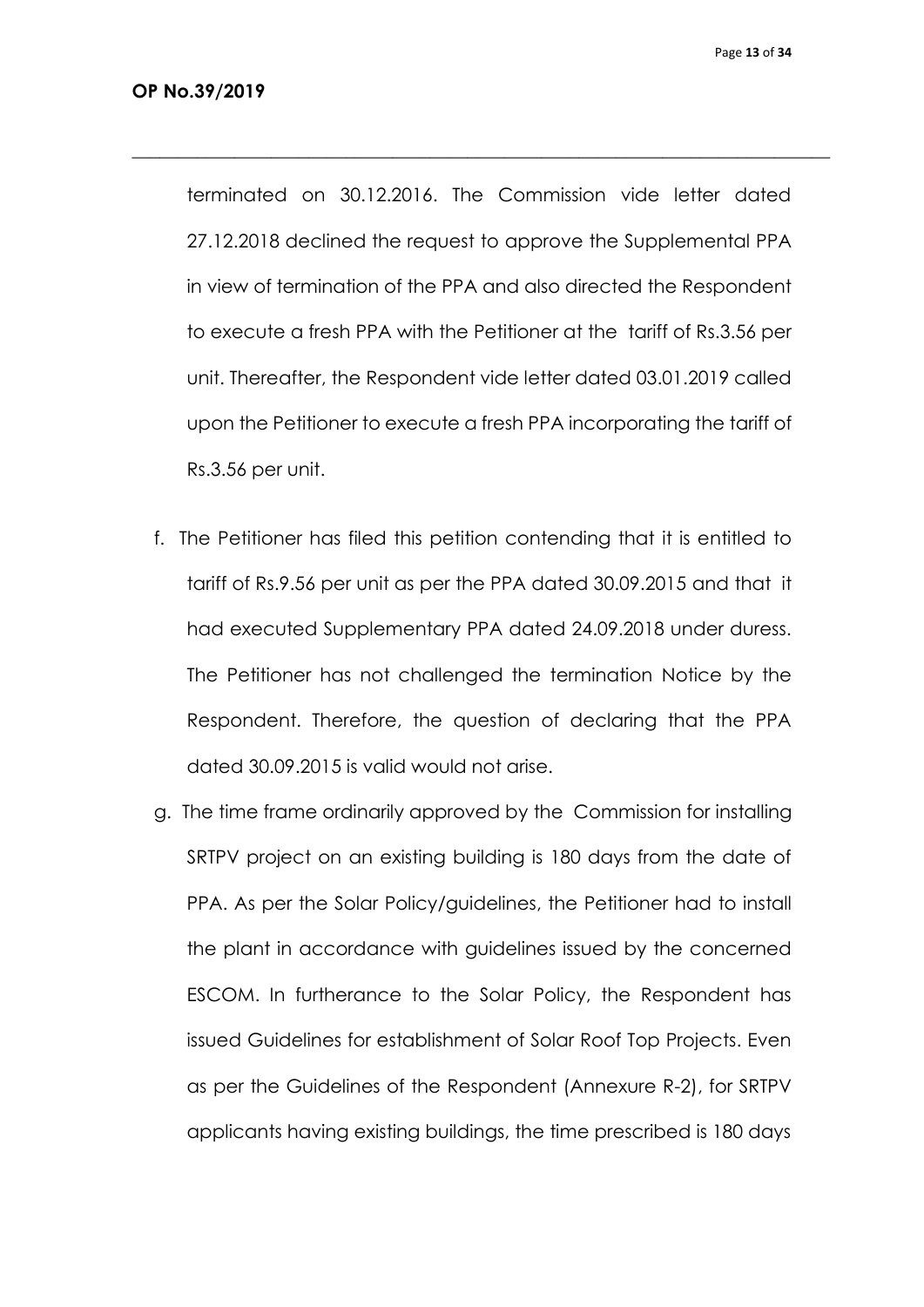i.e., 6 months. The said Policy of the Respondent is in public domain and known to all. In spite of the Petitioner having knowledge about the same, he has failed to commission the plant within the stipulated timeframe.

- h. The Commission has clearly directed that PPAs executed as per the tariff order dated 10.10.2013 are eligible to the tariff of Rs. 9.56 per unit, provided they commission the SRTPV plants within 180 days. In the present case, the Petitioner has failed to commission the plant within 180 days from the date of execution of the PPA. Therefore, the Petitioner cannot be permitted to avail the benefit of higher tariff.
- i. The Commission vide letter dated 27.12.2018 has clarified that parties cannot execute Supplementary PPA in view of the termination of PPA on 30.12.2016. Further, the Commission noted that the Petitioner has commissioned the plant with capacity of 1000 kW in violation of load restriction imposed by the Commission. Therefore, the Commission directed the parties to execute a fresh PPA at tariff of Rs.3.56 per unit.
- j. No reasoning has been offered by the Petitioner indicating the cause for delay in commissioning of the plant. Therefore, the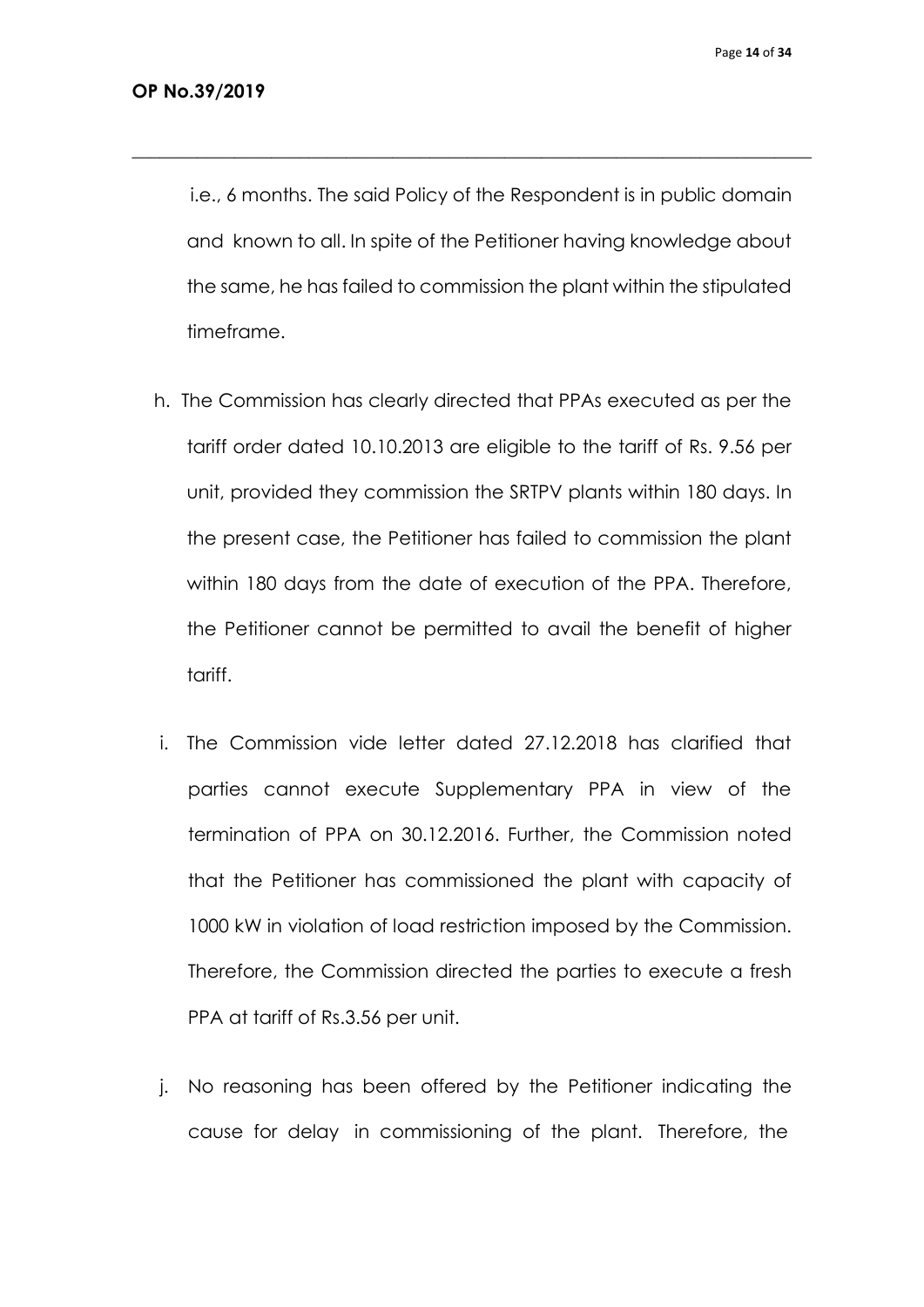Petitioner is not entitled to any extension of time and ought pay the revised tariff of Rs.3.56 per unit for the energy, subject to the Petitioner executing a fresh PPA. The tariff of Rs.3.56 per unit is the tariff that is prevailing as on date, in terms of the generic tariff order dated 18.05.2018. The Respondent is bound by the said order. Therefore, any PPA executed during the control period of the Order dated 18.05.2018 would have to be executed at the tariff prevalent. Therefore, the question of executing a PPA at a higher tariff would not arise.

- k. With regard to the allegation of the petitioner that the Supplemental PPA dated 24.09.2018 was executed under duress is concerned, the Petitioner has executed the Supplementary PPA voluntarily. However, the said PPA has never been given effect to due to non-approval of the same by the Commission. Therefore, the said prayer is unsustainable and cannot be granted. It is settled law, that academic questions will not be decided. Therefore, question of considering this prayer would not arise.
- l. The averment that the Respondent has unilaterally terminated the PPA is untenable and denied. The petitioner has failed to commission the plant within the stipulated timeframe. Therefore, the Respondent has rightly terminated the PPA.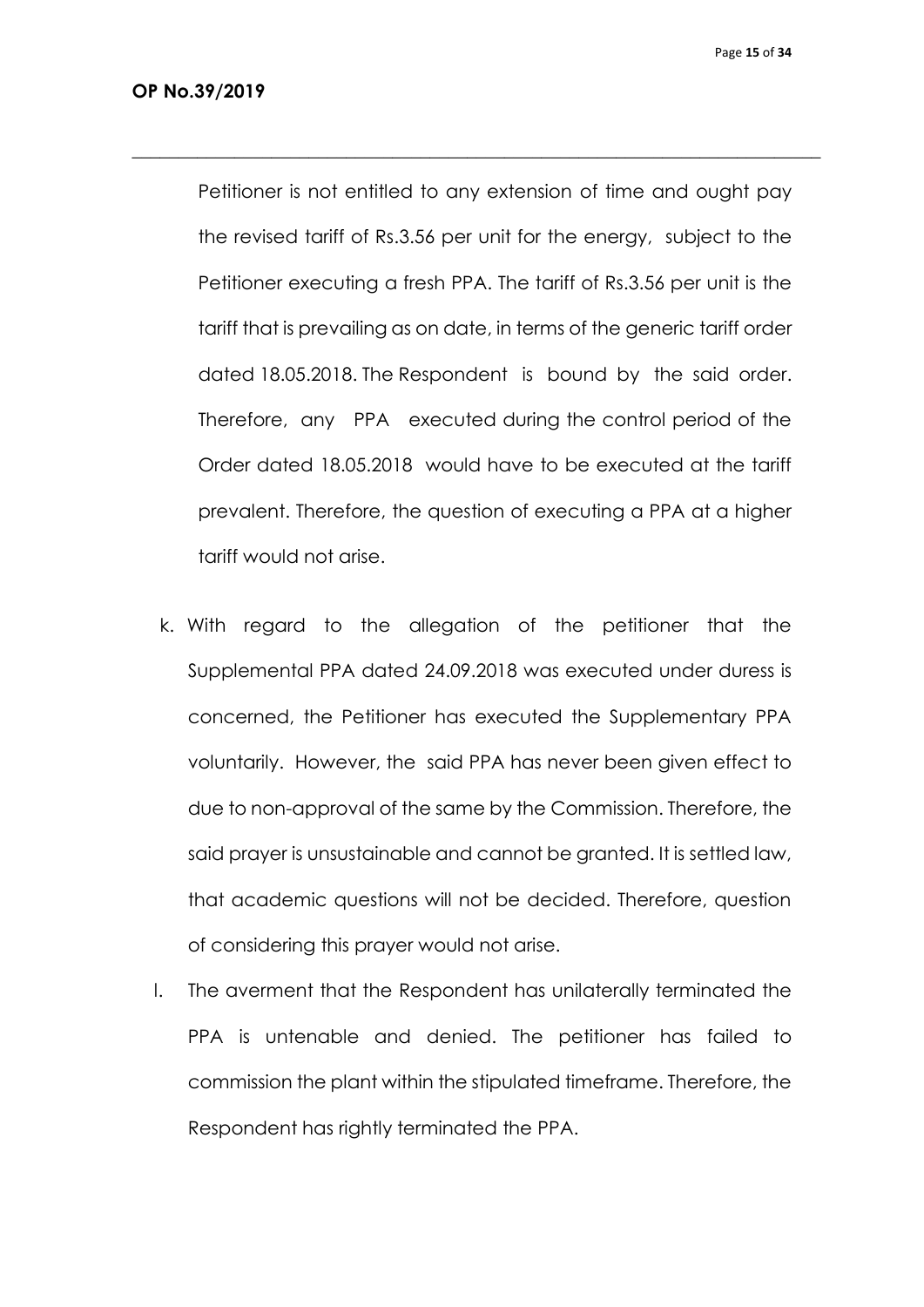m. The averment that Respondent vide letter dated 02.02.2017 has revoked termination of PPA is untenable and denied. There has been no revocation as alleged. Permitting the Petitioner to commission the plant cannot be construed to be revocation of the terminated PPA.

- n. The averment that the Commission refused to approve the PPA without assigning any reason or rationale is untenable and denied. The process of approval or otherwise of a PPA does not involve consideration of views of either party to the contract. The Commission was of the opinion that in view of termination of original PPA on 30.12.2016, question of execution of Supplementary PPA does not arise.
- o. The averment that no approval of supplementary PPA is required by the Commission is untenable and denied. It is submitted that as per Electricity Act, 2003, and KER Act, 1999 approval of the PPA by the Commission is mandatory.
- p. The Petitioner is being paid at Rs.3.57 per unit as per the order of Hon'ble High Court dated 20.03.2019.
- q. The averment that the Commission cannot alter the price stipulated in concluded contract is untenable and denied. The power of the State Commission to alter the terms of a concluded contract has been examined in several cases and it is settled law that a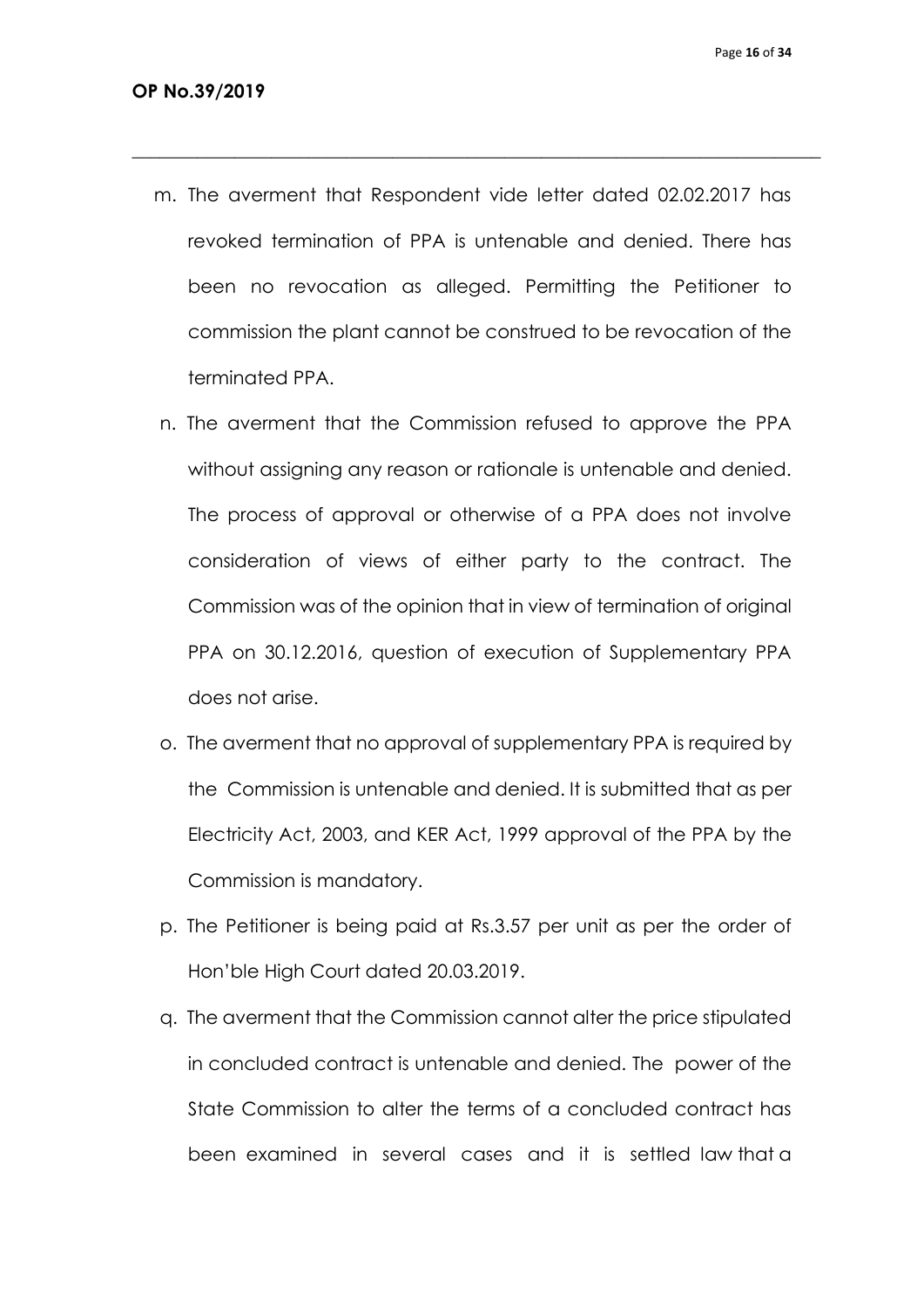concluded contract can be altered when the same is permitted by the provisions of the Act and Regulations and if there is any change in circumstances or if public interest warrants the same. Under the Act, the Commission is the ultimate tariff fixing authority in the State. The Respondent has prayed for dismissal of the Petition.

- 5) We have heard the learned counsel for the parties. The following issues are raised for our consideration:-
	- (1) Whether time was not the essential factor for completion of the works of the SRTPV System, as claimed by the Petitioner?
	- (2) Whether the works of the SRTPV System were completed, within the stipulated period, for commissioning of the said System?
	- (3) Whether the Respondent has made out sufficient grounds for cancellation of the PPA dated 30.9.2015?
	- (4) Whether the Petitioners are entitled for any relief(s)? If so, to what relief(s)?
	- (5) What Order?
- 6) After considering the submissions of the parties and the material on record, our findings on the above issues are as follows: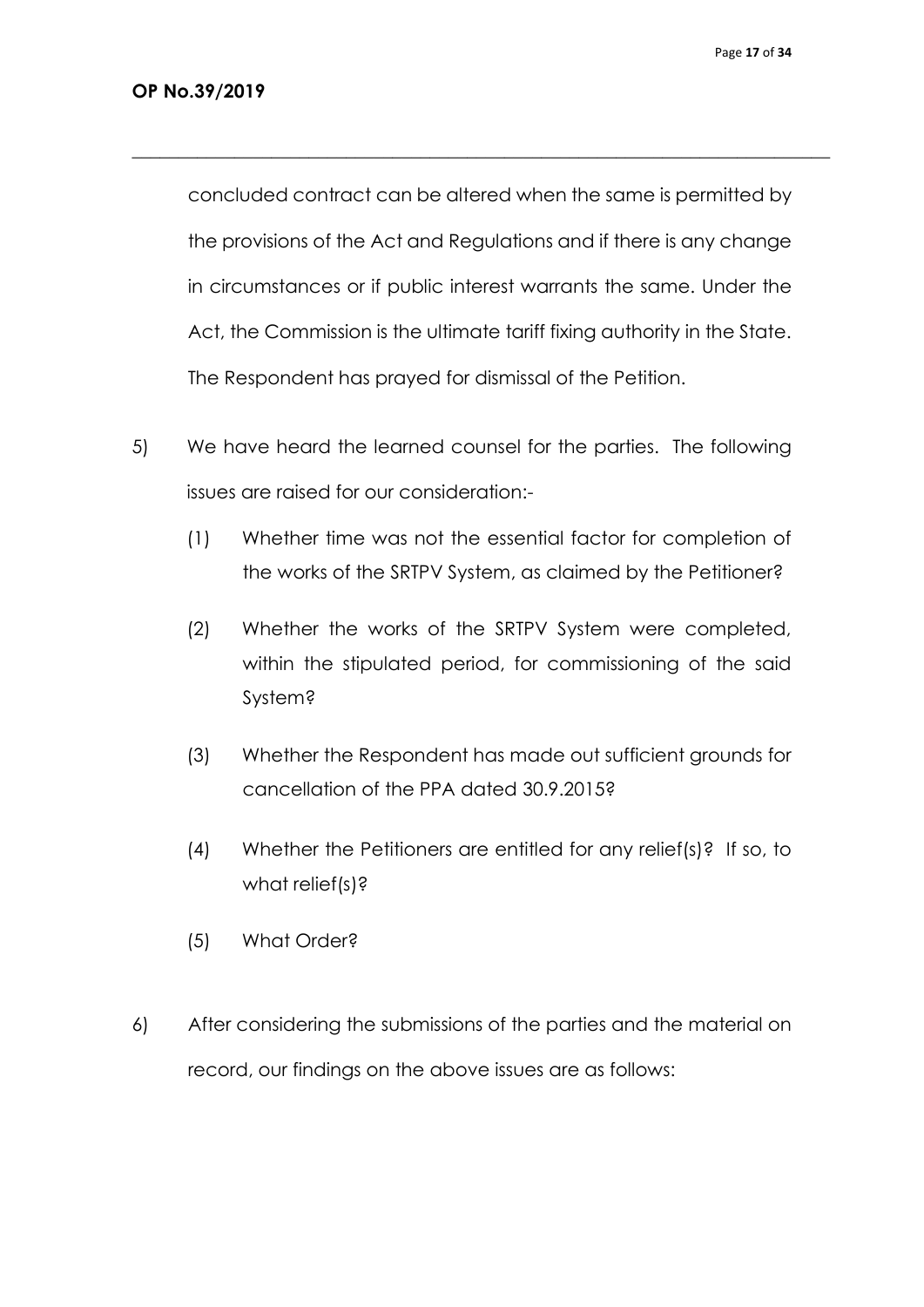7) ISSUE No.(1): Whether time was not the essential factor for completion of the works of the SRTPV System, as claimed by the Petitioner?

 $\_$  , and the set of the set of the set of the set of the set of the set of the set of the set of the set of the set of the set of the set of the set of the set of the set of the set of the set of the set of the set of th

- (a) The Petitioner has contended that, time was not the essential factor for completion of the works of the SRTPV System as the PPA does not contain any specific clause stipulating the time, within which the SRTPV System has to be completed. Therefore, imposition of any time limit, by way of any letter or direction by the Respondent (BESCOM) is not valid and not binding on the Petitioner. The petitioner has also relied upon the Respondent (BESCOM)'s letter dated 30.4.2016, which allowed extension of time from 180 days upto one year, for completion of the works of the SRTPV System, on payment of certain charges.
- (b) Though the above contention of the Petitioner appears to be attractive, the same is not acceptable, for the reasons narrated below:

(i) The PPA cannot be read in isolation of the Guidelines issued for installing the SRTPV Systems. Both parties have not produced a complete set of the Guidelines issued by the Respondent (BESCOM) regarding installation of the SRTPV Systems. The complete set of the Guidelines consists of Formats 1 to 17. The Guidelines relating to the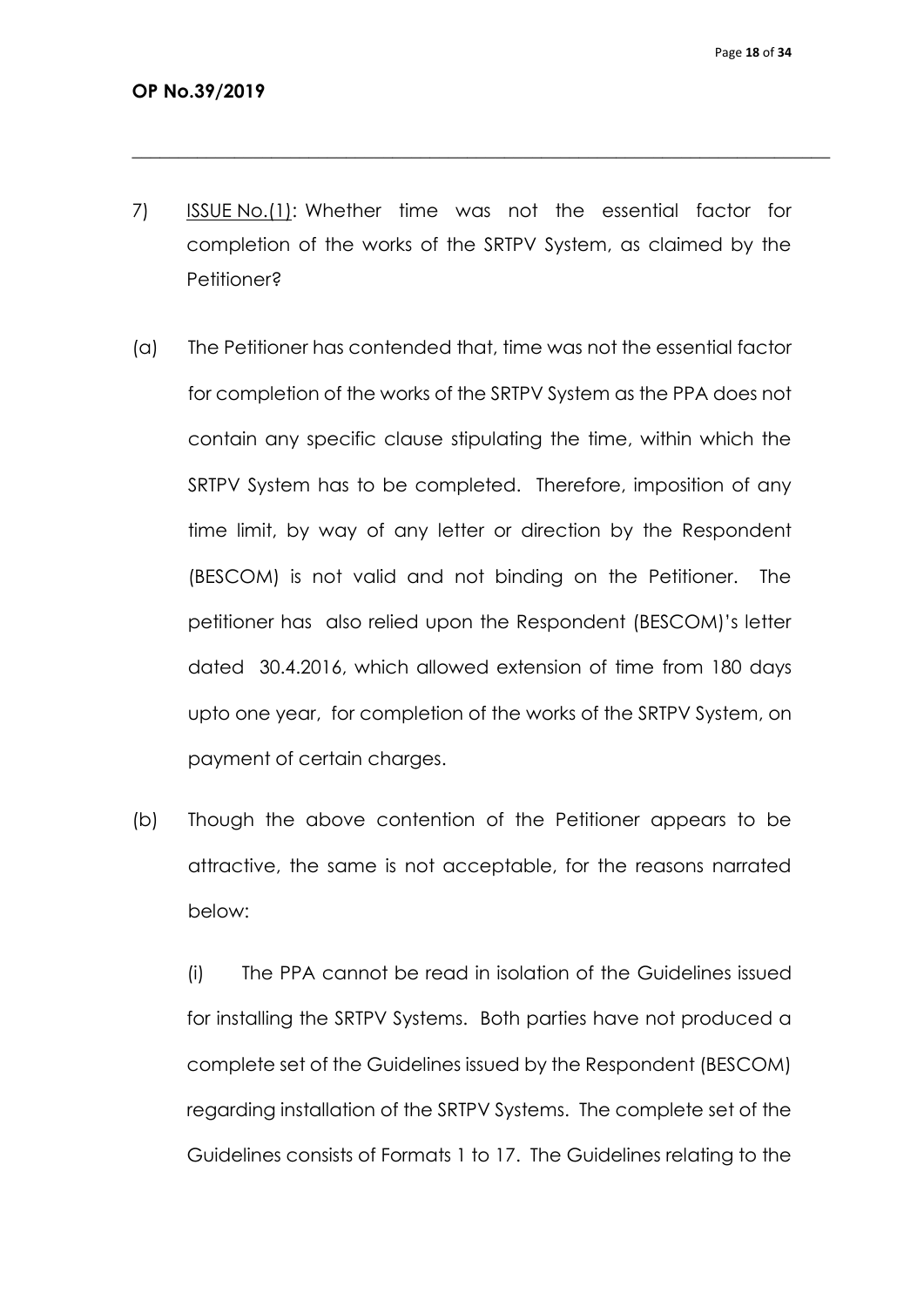Page **19** of **34**

consumers is at Format-16 and Guidelines relating to the BESCOM Officers is at Format-17. The standard Format of the PPA, approved by this Commission, is at Format-12. Formats 1 to 8 relate to the various stages, from filing of the application till synchronization of the SRTPV Systems. As per these guidelines, a detailed procedure was set out for establishing the SRTPV Systems, which included filing of an application - on line or off line, paying the requisite registration fees, scanning of applications, revenue verification and submission of technical feasibility report, obtaining of approval for installing the SRTPV System in Format No.5 for LT installations up to 50 kWp and in Format No.6 for HT installations of above 50 kWp, submission of Work Completion Report in Format No.7, along with all the necessary documents and thereafter, the inspection of safety procedure by the Assistant Executive Engineer, BESCOM or the Chief Electrical Inspector, as the case may be. Therefore, it is clear that, after filing the application for installing the SRTPV System, a Technical Feasibility Report is essential and thereafter, approval for installing the SRTPV System would be issued in Format-5 or Format-6, as the case may be. These Formats specifically contain a term that the SRTPV System should be completed within 180 days from the date of issuance of such Format-5 or Format-6, as the case may be, in default, the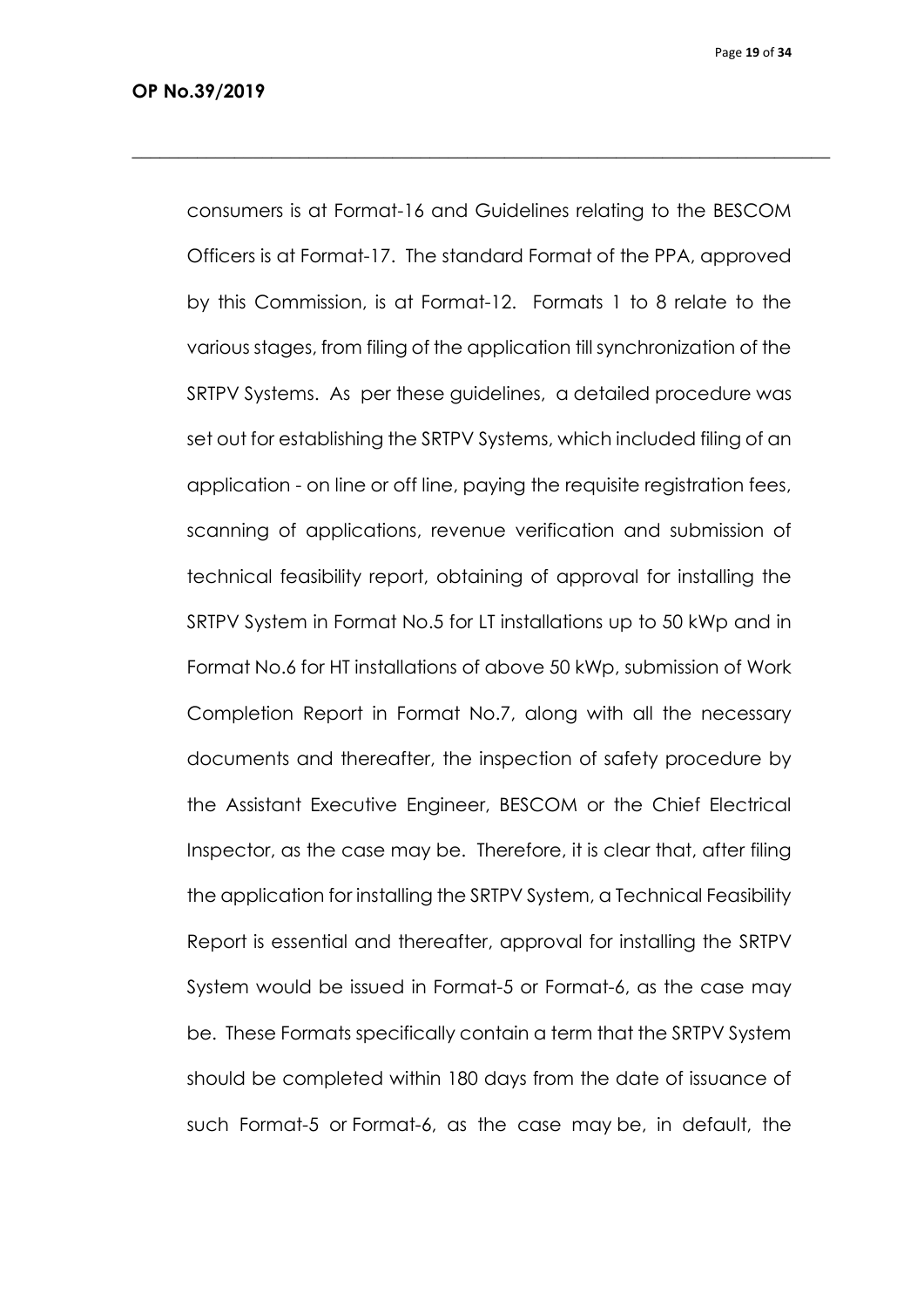approval given for installation of the SRTPV System would stand cancelled. The stage of execution of the PPA would arise subsequent to the issuance of the Technical Feasibility Report. If the Project is not technically feasible, there is no question of proceeding further.

 $\_$  , and the set of the set of the set of the set of the set of the set of the set of the set of the set of the set of the set of the set of the set of the set of the set of the set of the set of the set of the set of th

(ii) The Respondent (BESCOM) had submitted the draft Guidelines to this Commission, for approval, vide its letter bearing No.BESCOM/BC-51/3584/2013-14/661-65, dated 31.07.2014. The draft standard PPA was one of the Formats included in the draft Guidelines, submitted to the Commission. After scrutiny of the Guidelines, including the draft standard PPA, this Commission, in principle, approved the draft Guidelines with certain modifications and intimated that the draft standard PPA for the installation of the SRTPV systems would be sent, after finalization. The Commission also suggested to incorporate the timelines for grant of different approvals in the Guidelines, so as to ensure the speedy implementation of the SRTPV Systems. The in-principle approval was sent by this Commission, by letter bearing No.S/03/1/892, dated 27.08.2014. Later, the draft standard PPA was finalized and sent to the BESCOM by the Commission.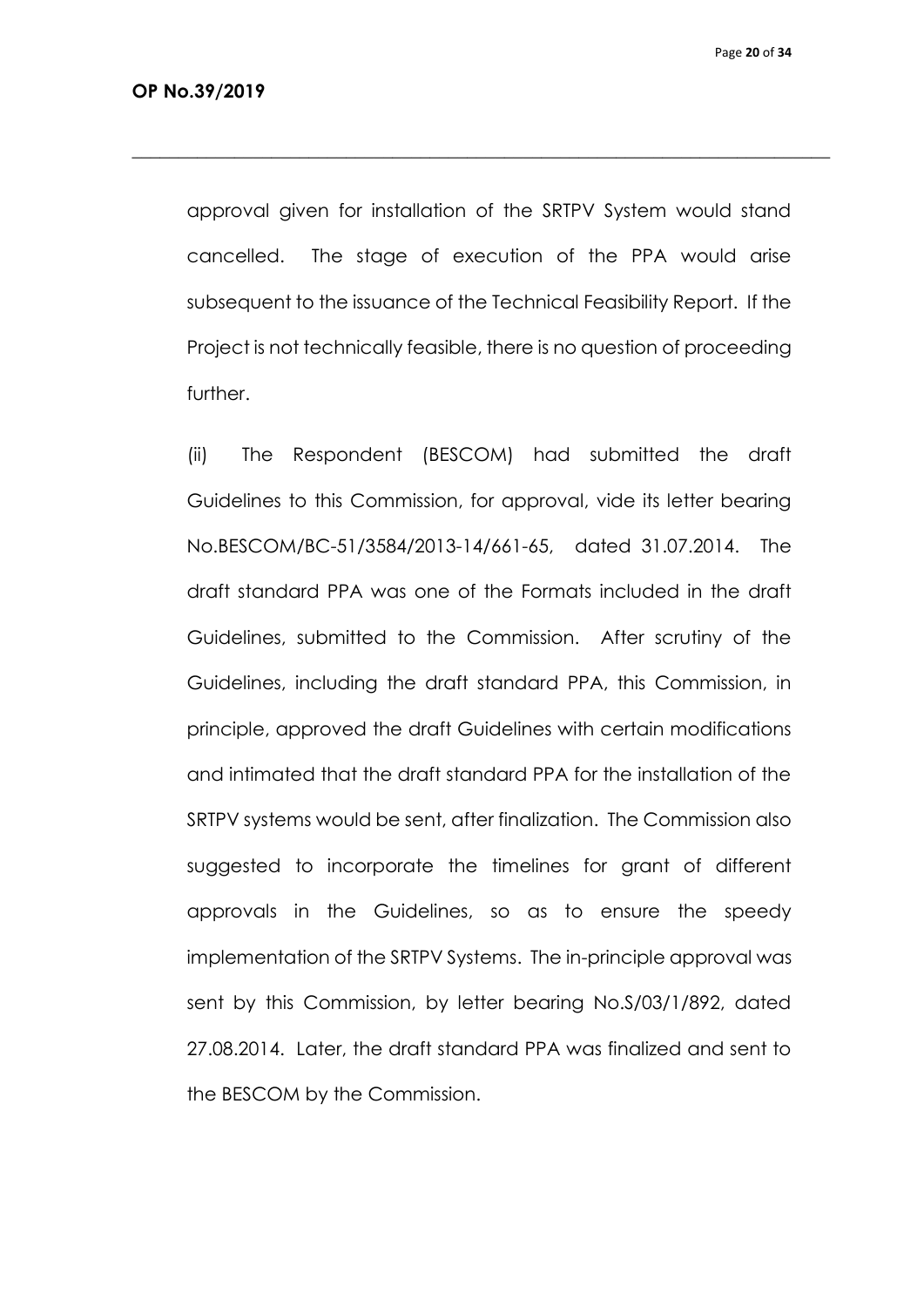Page **21** of **34**

(iii) The above facts would clearly indicate that, the standard PPA is a part of the Guidelines for installation of the SRTPV Systems and it should be read along with the timelines prescribed in the other Formats. The Petitioner, as well as all other applicants who applied for approval for installing the SRTPV Systems, were aware of the existence of the Guidelines and its contents. The Respondent (BESCOM) had published the said Guidelines on its Website, which is still available there. The above facts would clearly indicate that, the standard format of the PPA only supplements the Guidelines, therefore, it should be read along with the other terms and conditions contained in the Guidelines.

 $\_$  , and the set of the set of the set of the set of the set of the set of the set of the set of the set of the set of the set of the set of the set of the set of the set of the set of the set of the set of the set of th

(iv) This Commission, by its Order dated 02.05.2016, had determined the generic tariff for the SRTPV Systems. The said Generic Tariff Order makes it clear that, the PPA entered into with a tariff determined under the Generic Tariff Order dated 10.10.2013, in respect of any SRTPV System, would be governed by the lesser tariff, as determined in the Generic Tariff Order dated 02.05.2016, in case the SRTPV System was not commissioned within the stipulated time, and further that, there should not be any extension of time for commissioning the same, after the Effective Date of the said Order. Therefore, subsequent to the generic Tariff Order dated 02.05.2016,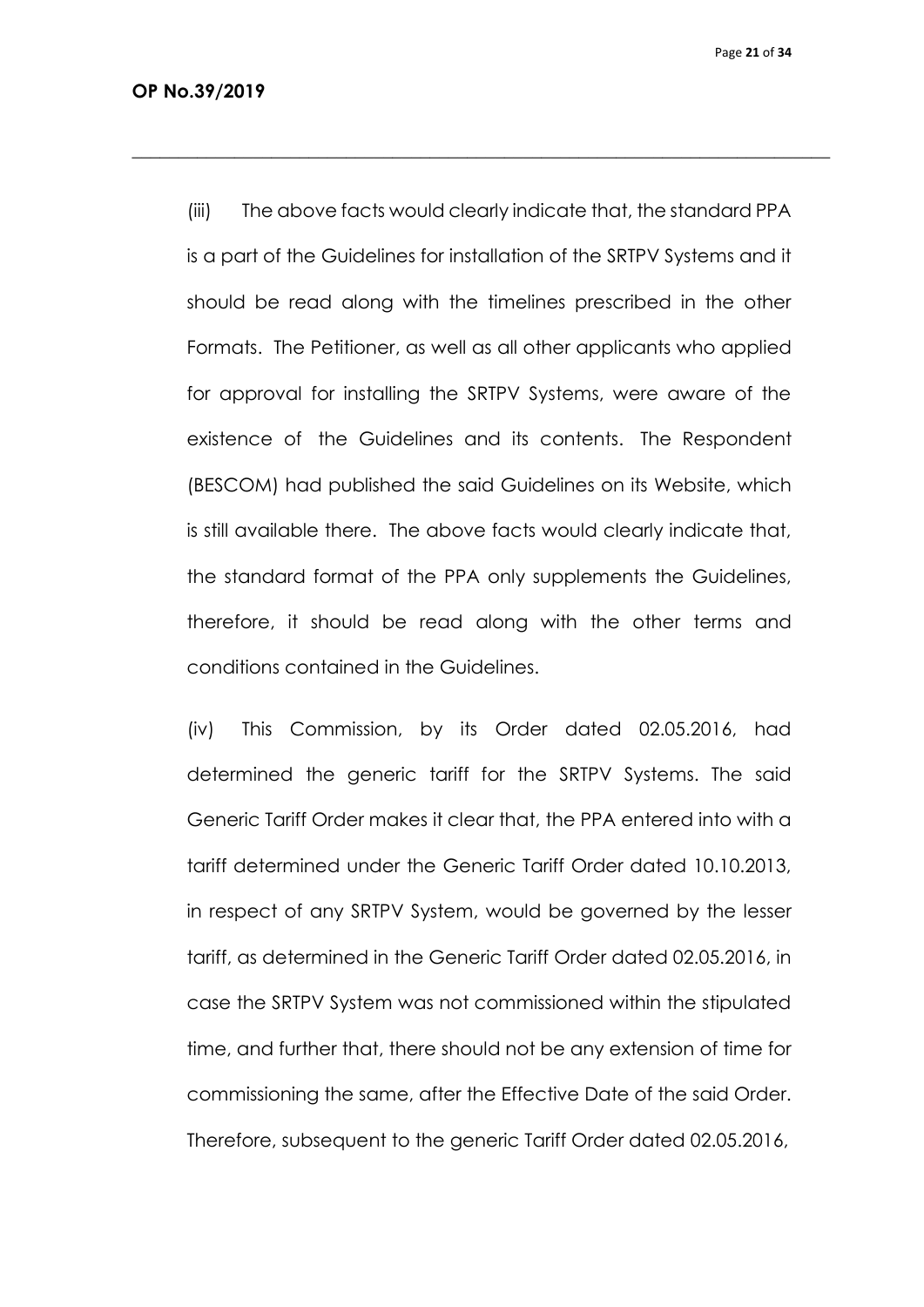Page **22** of **34**

for any delay in commissioning of the SRTPV System, there cannot be any extension of time, for any reason, for commissioning of the said System and it should be governed by the lesser tariff.

 $\_$  , and the set of the set of the set of the set of the set of the set of the set of the set of the set of the set of the set of the set of the set of the set of the set of the set of the set of the set of the set of th

(v) The Respondent had issued a Circular dated 17.11.2015 providing for extension of time to install the SRTPV system. The Circular dated 17.11.2015 states that, the Corporate Office had received many letters, requesting for extension of the time limit for installation of the SRTPV Systems, since the processing of loans would take much time and the present 180 days' time for completion was not sufficient, thereby, the Processing Committee discussed this issue on 16.09.2015 and decided to extend the time limit from six months to twelve months, after collecting certain re-registration fees as indicted in the said Circular. The Commission is of the considered view that the Respondent (BESCOM) could not have issued such Circular. The Respondent (BESCOM) has obtained the approval of the Commission for the Guidelines, wherein the timeframe was fixed for installation of the SRTPV Systems, allowing 180 days for commissioning, from the date of the issuance of either Format-5 or Format-6. Therefore, the Respondent (BESCOM) cannot issue the Circular, without the approval of this Commission, for extension of time. It is noted that, any such extension of time for commissioning,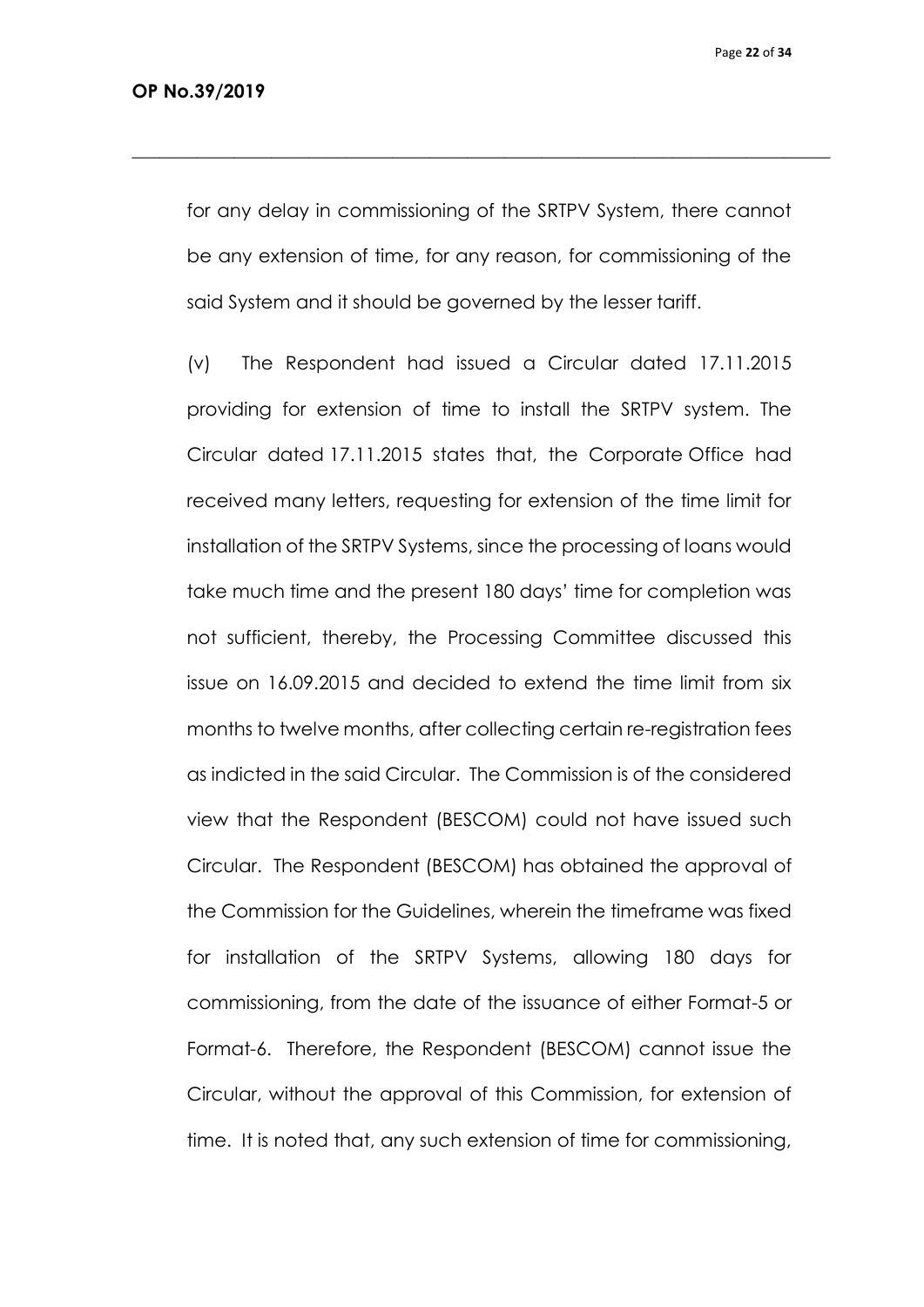was affecting the applicability of the tariff, in case there was delay in commissioning the SRTPV Systems, as per the time limit granted earlier. It is noted that, the said Circular dated 17.11.2015 was withdrawn by the Respondent (BESCOM), as per its OM dated 18.05.2016. The issuance of such Circular is beyond the powers of the BESCOM and no one can rely upon it, for any reason.

- (c) For the above reasons, we are of the considered opinion that, achieving the time limit was an essential factor, with regard to the completion of the works of the SRTPV System, though such a term was not contained specifically in the PPA. Therefore, we answer Issue No.(1), in the negative.
- 8) ISSUE No.(2): *Whether the works of the SRTPV System were completed, within the stipulated period, for commissioning of the said System?*
- (a) The Petitioner has contended that, the installation works of the SRTPV System, was completed within one year from 30.4.2016, the date on which the approval for installing the SRTPV Systems was extended by the EE, BESCOM, Kolar. The Respondent (BESCOM) has contended that the Petitioner had not completed the installation works of the SRTPV System, within 180 days from 30.9.2015, the date of execution of the PPA.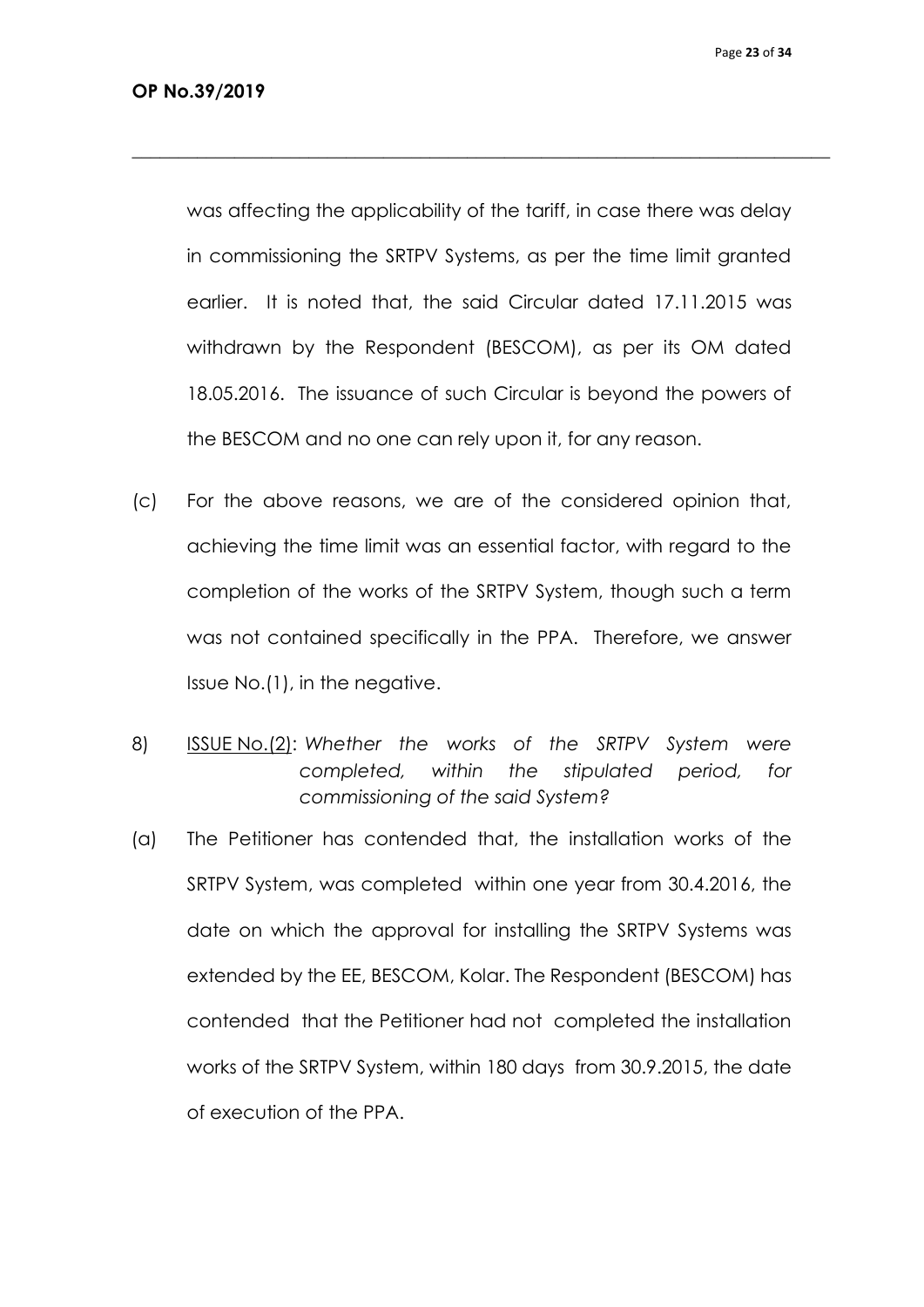Page **24** of **34**

(b) We note that as per the Guidelines, the Format-6, i.e., approval for installation of the SRTPV System, should be issued, soon after the receipt of the Technical Feasibility Report and before executing the PPA. Therefore, issuance of the approval dated 8.1.2016 (ANNEXURE-P-4), for installing the SRTPV System, was improper and it should have been earlier to the date of execution of the PPA, i.e., before 30.9.2015. Therefore, as per the Guidelines, the installation works of the SRTPV Systems should have been completed within 180 days, from the date of the PPA. The submission of the learned counsel for the Respondents (BESCOM) to this effect appears to be correct. The issuance of the approval dated 8.1.2016 (ANNEXURE-P-4) appears to have been created just to help the Petitioner, because there was no reason for the EE, BESCOM, not to issue approval for installing the SRTPV System, soon after obtaining the Technical Feasibility Report, as provided under the Guidelines. Therefore, works of the SRTPV System should have been completed within 180 days from the date of execution of the PPA. The Petitioner could not have completed the works of the SRTPV System, within 180 days from the date of the PPA i.e., before 29.3.2016, as can be seen from the pleadings.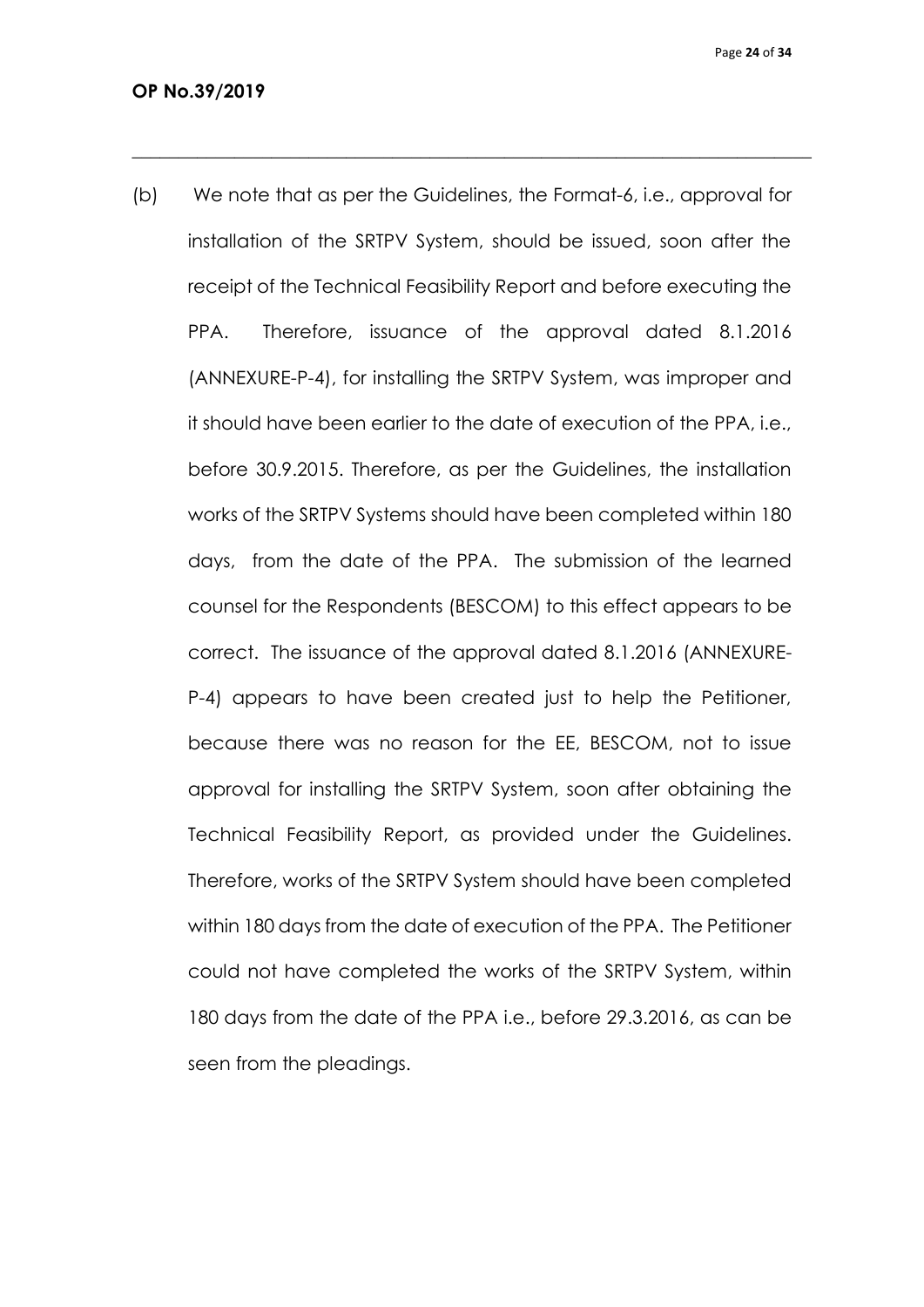(c) Even assuming that, the Petitioner was entitled to 180 days from the date of approval issued by the EE of Kolar i.e., from 8.1.2016 (ANNEXURE-P-4), it is noted that the Petitioner had not completed the installation works of the SRTPV System, within 8.7.2016. This can be made out from the Work Completion report dated 31.12.2016 (Annexure P-7), which shows the date of installation of solar PV modules as 17.10.2016 and date of installation of inverter as 25.10.2016. It is mentioned in the OM dated 30.12.2016 issued by the Respondent (Annexure P-9), that as on 6.12.2016, the date of inspection by the Respondent's officials, the installation works of the SRTPV System were not completed and hence, the PPA was cancelled.

 $\_$  , and the set of the set of the set of the set of the set of the set of the set of the set of the set of the set of the set of the set of the set of the set of the set of the set of the set of the set of the set of th

(d) We have held in the preceding paragraphs that the issuance of circular dated 17.11.2015 providing for extension of time to complete the SRTPV projects is beyond the power of the Respondent and, therefore, the extension of time granted on 30.4.2016 for a period of one year for completion of the project, is not valid and the petitioner cannot rely on such extension of time.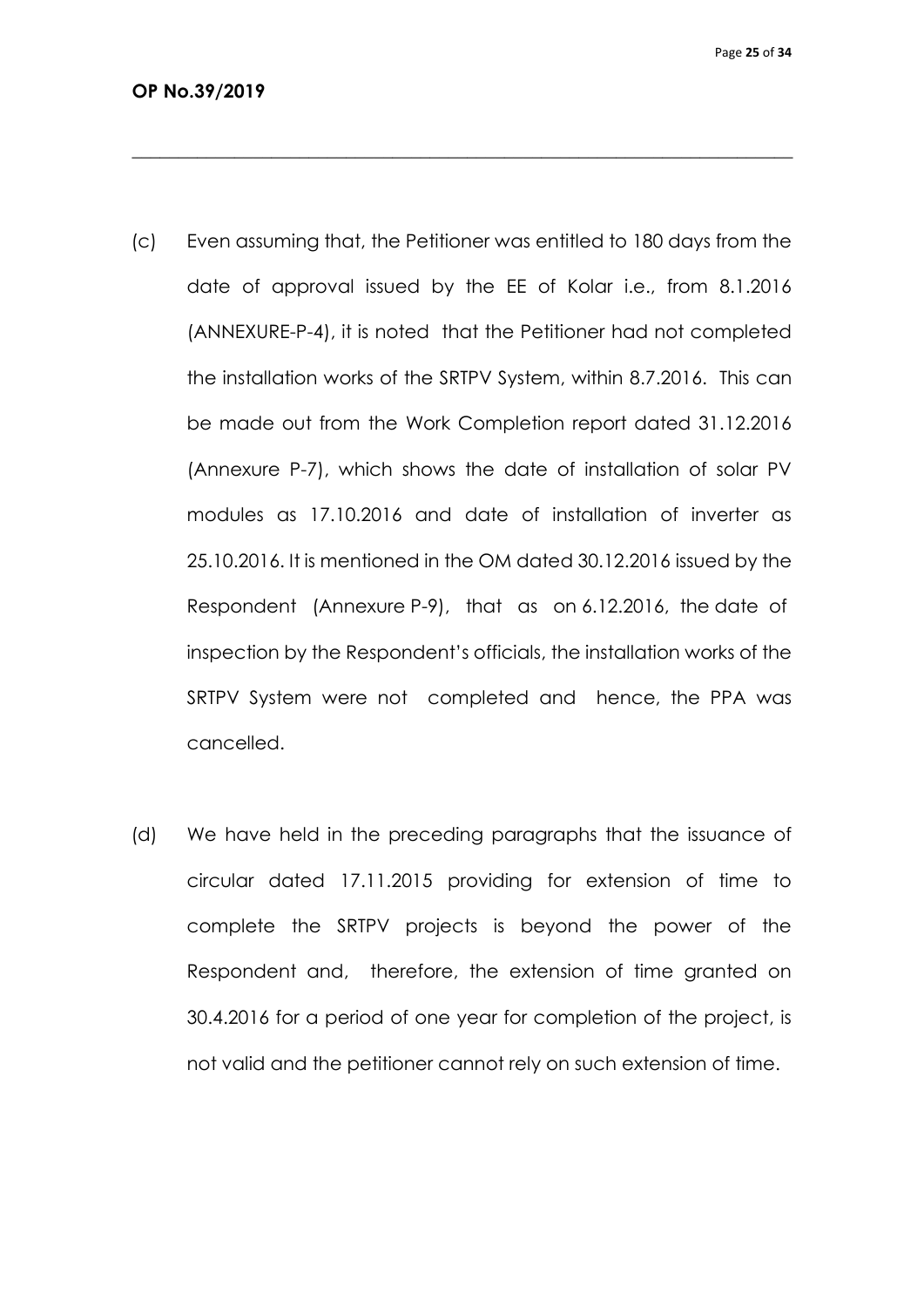(e) For the above reasons, we hold that, the Petitioner had not completed the installation works of the SRTPV Systems, within the stipulated period for commissioning of the said System. Therefore, we answer Issue No.(2), in the negative.

- 9) **ISSUE No.(3):** *Whether the Respondents have made out sufficient grounds for cancellation of the PPA dated 30.9.2015, executed by the Petitioner?*
	- (a) The Solar Policy of the State, as well as the Guidelines issued, would make it compulsory that the SRTPV Systems should be installed on the roof tops of the existing buildings only. The Capital Cost for installation of the SRTPV System was reducing considerably, from year-to-year. Subsequent to passing of the Generic Tariff Order dated 10.10.2013, determining the tariff of Rs.9.56 per unit, this Commission issued a Discussion Paper on 16.11.2015, proposing reduction of the tariff of the SRTPV Systems and also limiting the capacity of the SRTPV System to the sanctioned load of the consumer concerned. In the earlier Order dated 10.10.2013, a consumer was allowed to install the SRTPV System upto one MW capacity, irrespective of the sanctioned load, provided there was sufficient area of the existing roof top. The Government of Karnataka had also issued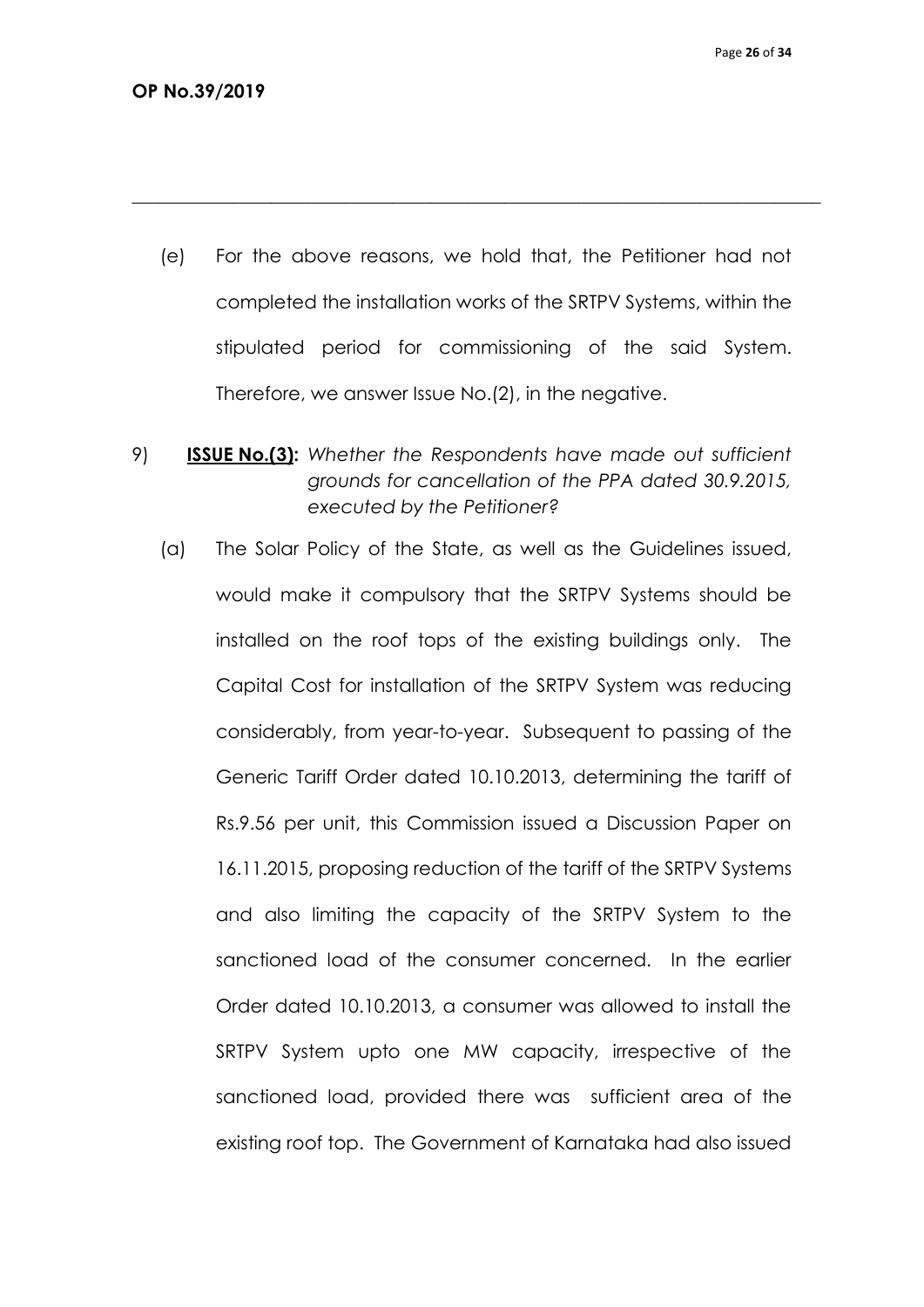the Government Order bearing No.EN70 VSC 2015, dated 28.03.2016, directing the Electricity Supply Companies (ESCOMs) to enter into PPAs, henceforth, in regard to the SRTPV Systems, limiting the capacity of the System to the sanctioned load of the consumer. As already noted, under the Generic Tariff Order dated 02.05.2016, the tariff was reduced to Rs.5.20 per unit, for the SRTPV Systems with capacity between 500 KW and one MW, and the capacity of the SRTPV Systems which could be installed, was limited to the sanctioned load of the consumer. In the subsequent Generic Tariff Order dated 18.05.2018, which came into force from 01.04.2018, the generic tariff was reduced to Rs.3.56 per unit.

 $\_$  , and the set of the set of the set of the set of the set of the set of the set of the set of the set of the set of the set of the set of the set of the set of the set of the set of the set of the set of the set of th

(b) In the present case, the extension of time in Format-6 was granted on 30.4.2016 (Annexure P-6), subsequent to the issuance of the Discussion Paper on 16.11.2015, proposing reduction of the tariff of the SRTPV Systems and also limiting the capacity of the SRTPV System to the sanctioned load of the consumer concerned. Therefore, one can infer that the PPA holder would be aware of the fact that, in the coming days, there would be reduction of tariff and the restriction on installed capacity of the SRTPV System.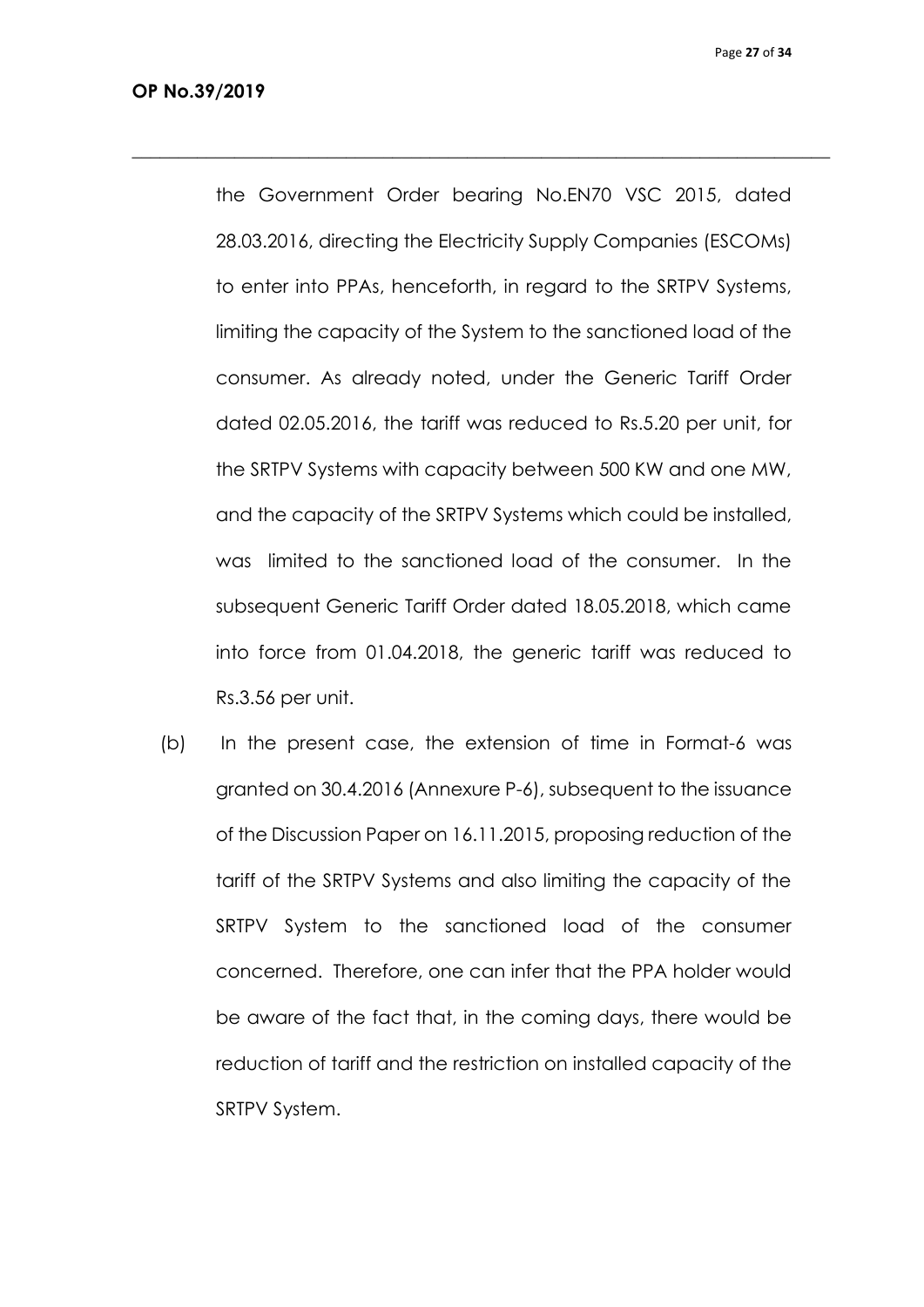Page **28** of **34**

(c) The creation of any document, with an intent to defeat the rights of the Respondent (BESCOM) during the course of installing the SRTPV System, can also be treated as a ground for cancellation of the PPA. In the present case, the Format-6 must have been issued prior to the execution of the PPA, as noted above. The Petitioner has requested for extension of time for installation of the SRPTV system vide letter dated 16.4.2016 (Annexure P-5). It is stated in this letter by the petitioner that he is unable to complete the work within 180 days as he could not arrange the funds. As can be seen from the Work Completion Report dated 31.12.2016, the petitioner started the installation work only subsequent to 16.4.2016. In other words, there was no significant progress in the works of installation of the SRTPV System, till 16.4.2016. By this time, the eligible period of six months, for installing the SRTPV System, had lapsed. This must be the reason for the Petitioner to obtain the approval dated 30.04.2016, for installing the SRTPV systems, by illegal means. Such an illegal act of an official of the Respondent (BESCOM), is not binding on the BESCOM.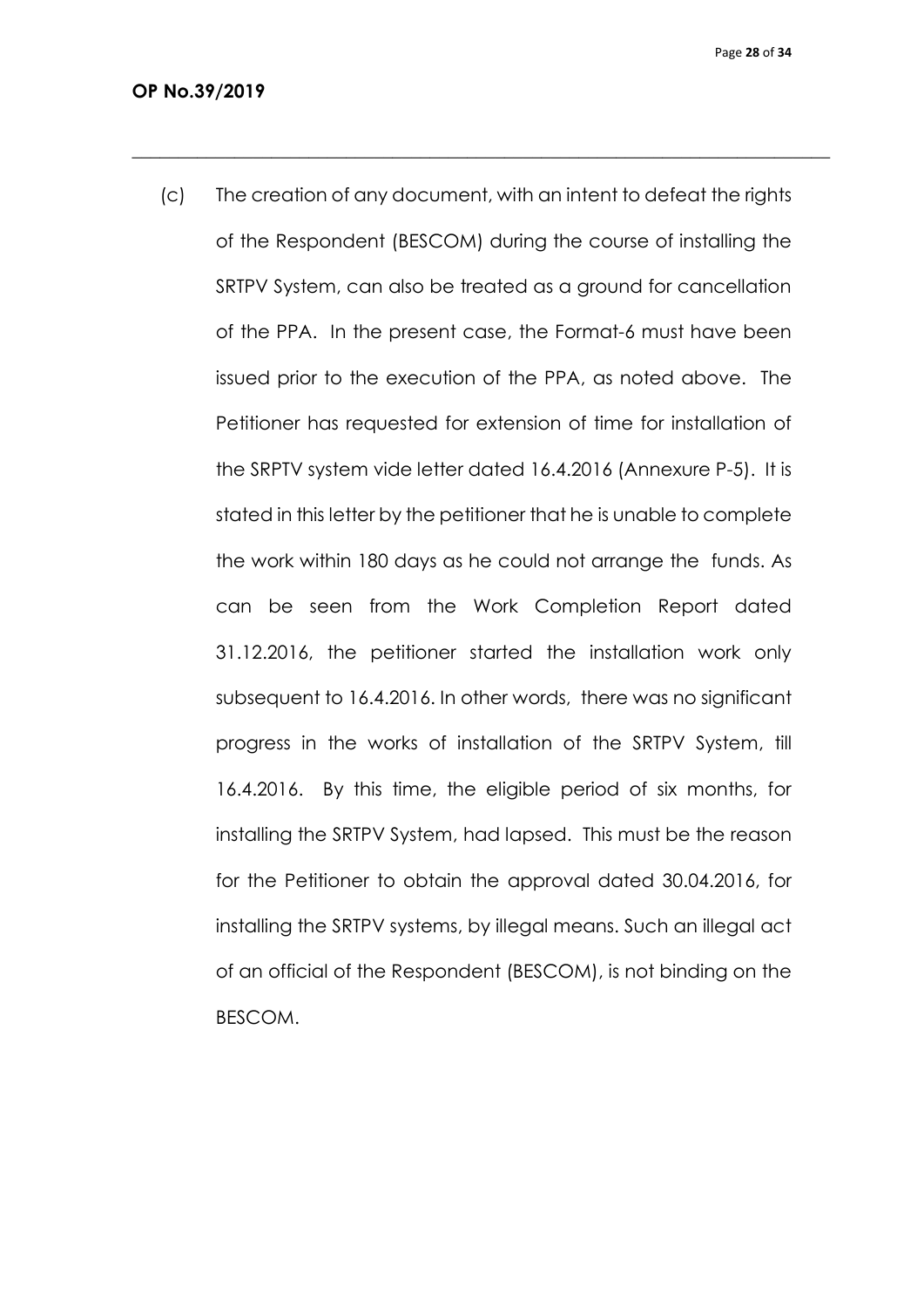(d) The Commission notes that even in the absence of a pleading by the respondents in this regard, the Commission is entitled to rely on the above stated taint of illegality to hold that the PPA executed by the Petitioner is liable for cancellation. The Hon'ble Supreme Court of India in the case of Smt. Surasaibalini Debi vs Phanindra Mohan Majumdar decided on 27.10.1964 [1965 AIR

 $\_$  , and the set of the set of the set of the set of the set of the set of the set of the set of the set of the set of the set of the set of the set of the set of the set of the set of the set of the set of the set of th

1364, 1965 SCR (1) 861] while dealing with the similar question has held as follows:

> "*Where a contract or transaction ex facie is illegal there need be no pleading of the parties raising the issue of illegality and the Court is bound to take judicial notice of the nature of the contract or transaction and mould its relief according to the circumstances. …………… Even where the contract is not ex facie legal "if the facts given in evidence clearly disclose the illegality the Court is bound to take notice of this fact even if not pleaded by the defendant" [Per Lindley L.J. in Scott v. Brown [1892] 2 Q.B. 724 at 729".*

For this reason alone, the PPA executed by the Petitioner, is

liable for cancellation.

(e)For the above reasons, we answer Issue No.(3), in the affirmative.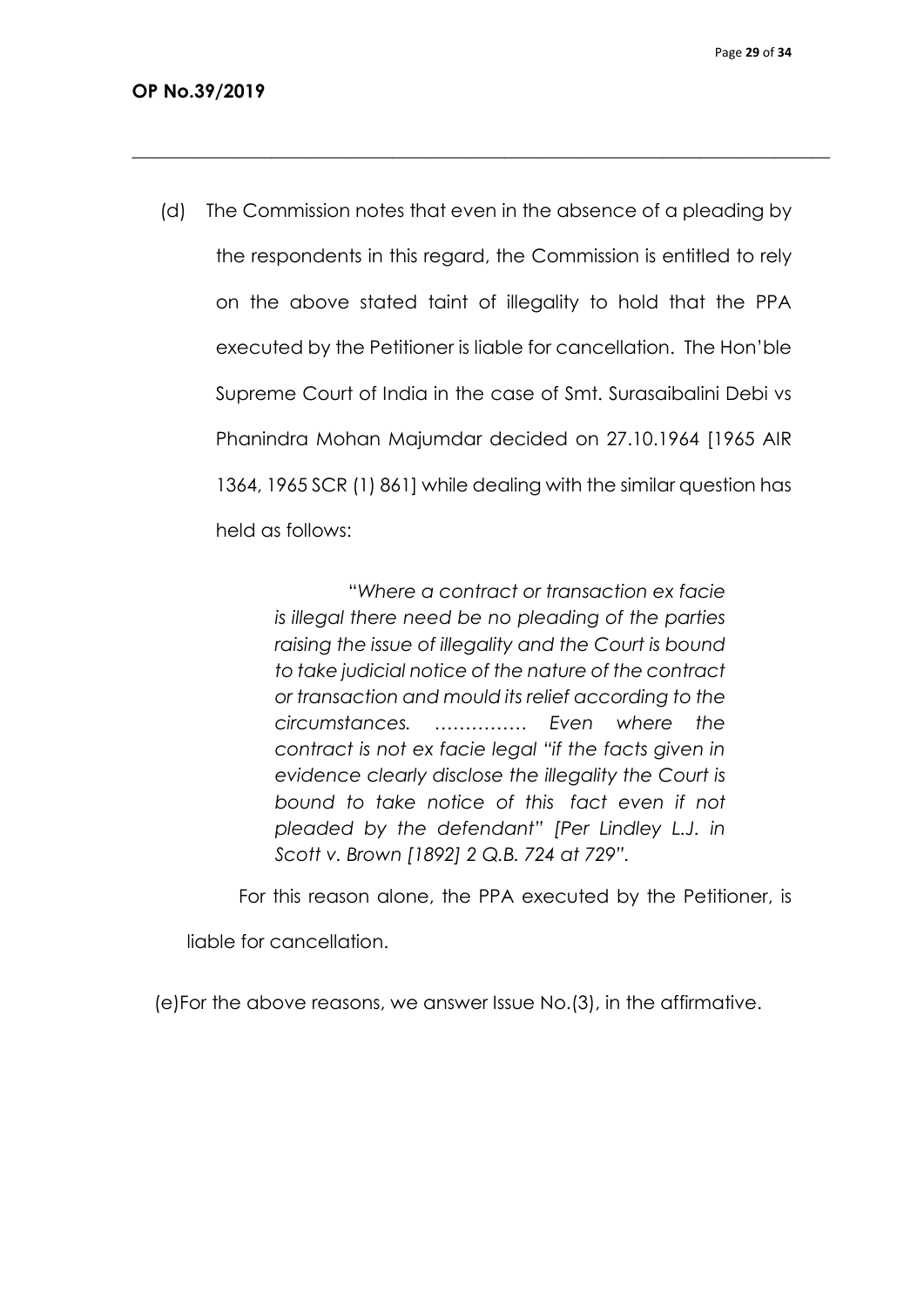10) **ISSUE No.(4):**Whether the Petitioners are entitled for any relief(s)? If so, to what relief(s)?

 $\_$  , and the set of the set of the set of the set of the set of the set of the set of the set of the set of the set of the set of the set of the set of the set of the set of the set of the set of the set of the set of th

(a) The petitioner has contended that the SPPA dated 24.09.2018 executed at the tariff of Rs.5.20 per unit, need not have been approved by the Commission. Therefore, he further contended that while srcutinising the SPPA, the Commission could not have made the observations stated in its communication dated 27.12.2018 (Annexure P-24) and could not have directed the parties to enter into fresh PPA at Rs.3.56 per unit. The Respondent has contended that the approval of PPA is mandatory under the provisions of the Electricity Act, 2003 and KER Act, 1999. The perusal of the provisions in Section 11 (1) (a) of the KER Act, 1999 and Section 86 (1) (b) of the Electricity Act, 2003, makes it clear that all power purchases made by distribution licensees have to be regulated and approved by the Commission.

(b) In this case, it was found that, the PPA was cancelled, for the delay in commissioning of the SRTPV system. However, even after cancellation of the PPA, the project was commissioned on 02.02.2017 after one year five months from the date of execution of the PPA. The SPPA was executed on 24.09.2018 to incorporate the change in the tariff prevalent on the date of commissioning of the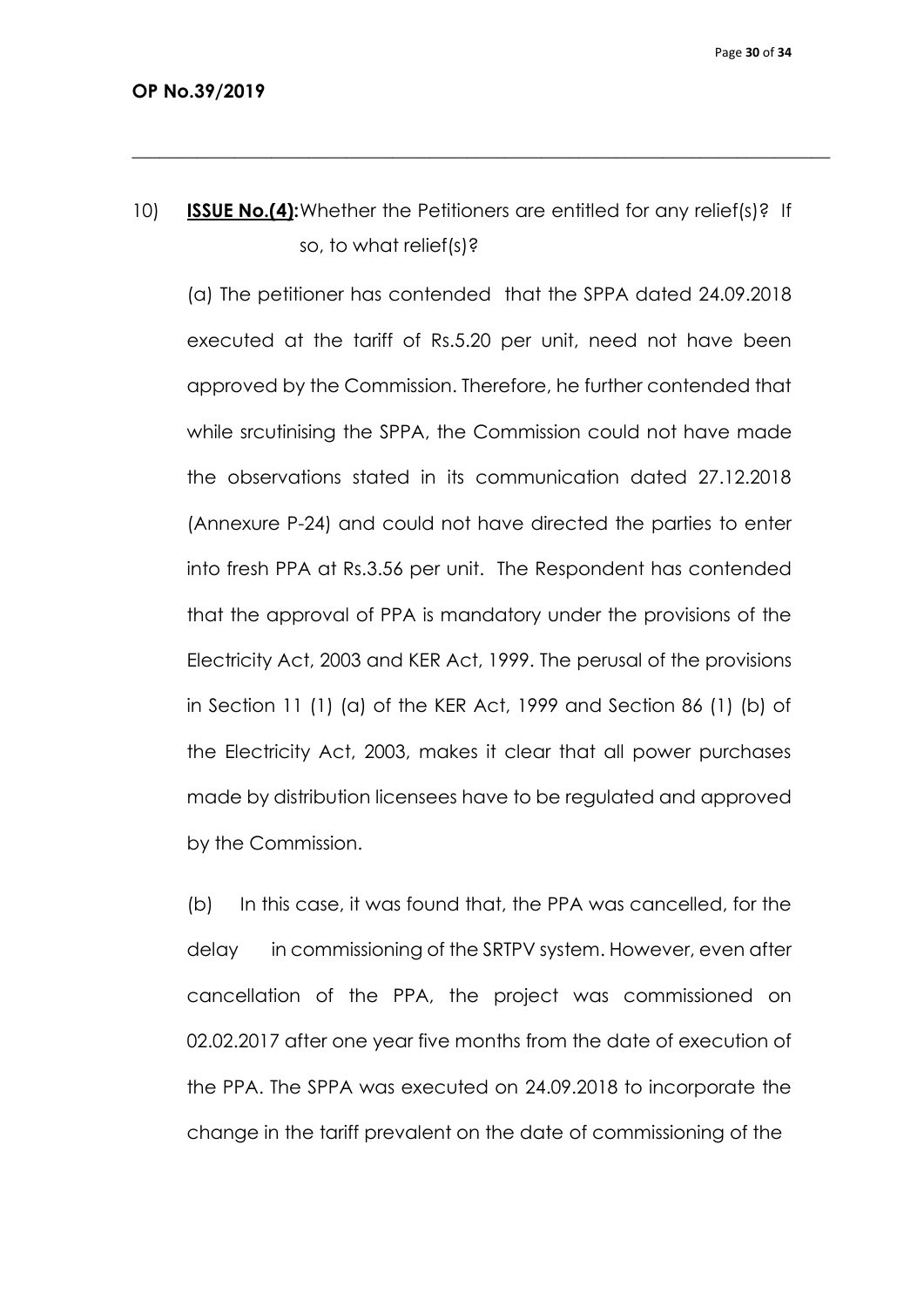Page **31** of **34**

project (Rs.5.20 per unit, as per the generic tariff order dated 2.5.2016). The delay in execution of the SPPA at the tariff of Rs.5.20 per unit, is not explained by either parties. The Respondent sent the SPPA for approval of the Commission. The Commission observed the following aspects: On 02.02.2017 BESCOM had issued an OM stating that, the project is commissioned on 02.02.2017 with the revised tariff of 5.20 per unit, as per the generic tariff order dated 02.05.2016. Keeping in view the load restrictions with reference to the sanctioned load; that allowing 1000 kW installed capacity, as per the PPA cannot be allowed as the same is more than sanctioned load of 30 kW. For these reasons, the Commission noted that the SPPA submitted by the BESCOM would not qualify for approval. As on the date of execution of SPPA dated 24.09.2018, the tariff prevalent was Rs.3.56 per unit. Considering the facts that BESCOM had allowed commissioning of the project of 1000 kW capacity without load restrictions and that the consumer had already made investments on 1000 kW project, and the project was commissioned on 2.2.2017, the Commission addressed a letter dated 27.12.2018, informing BESCOM to enter into a fresh PPA at the tariff of Rs.3.56 per unit. However, noting that the officer concerned had allowed commissioning of the project with the load of 1000 kW, the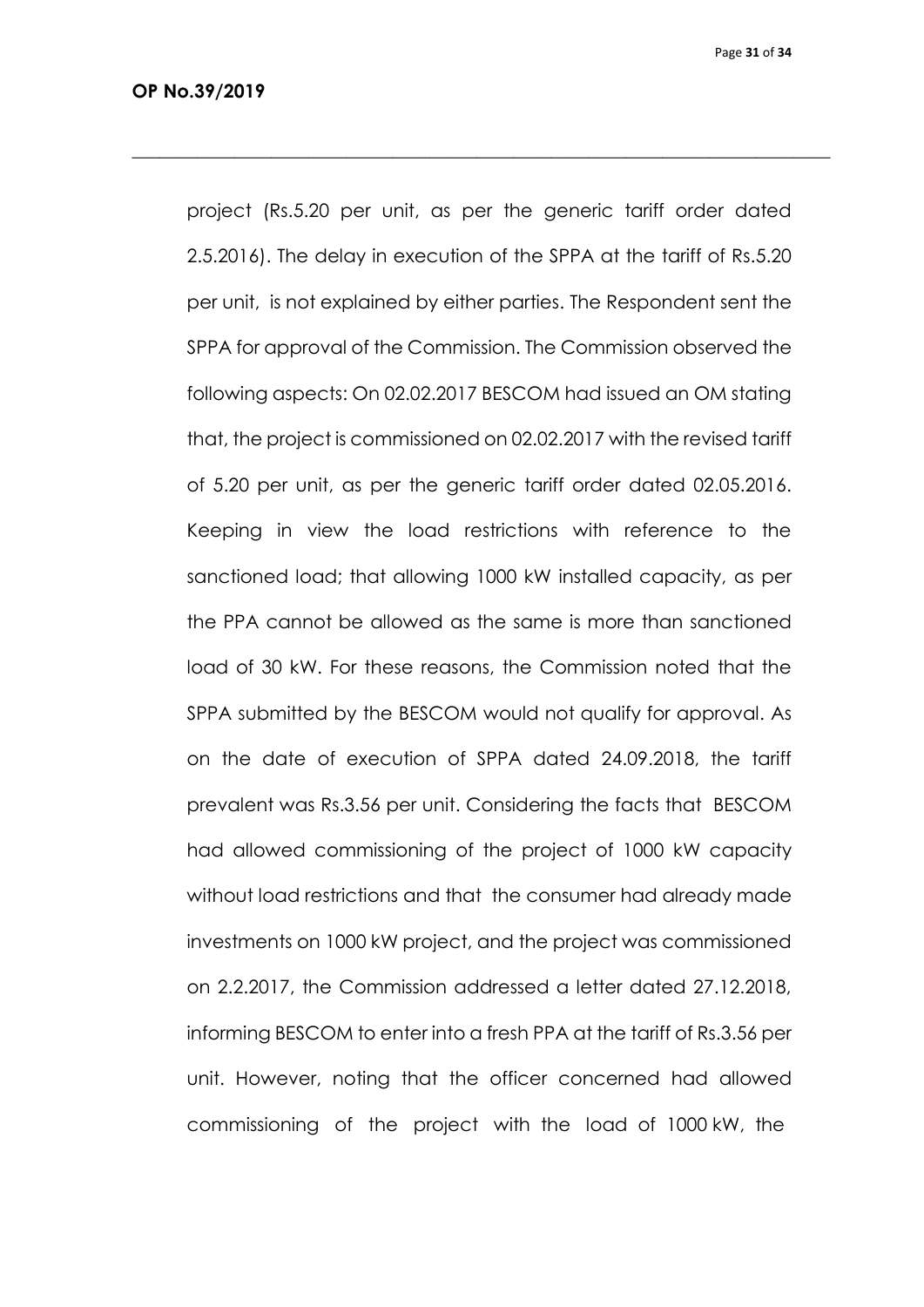Commission permitted the same, considering that the consumer had already made investments on the project. Therefore, the Commission directed BESCOM to pay for any surplus energy injected to the grid, till 17.05.2018, a tariff of Rs.3.57 per unit (APPC rate as on 02.02.2017), and from 18.05.2018 onwards, Rs .3.56 per unit (generic tariff as per the Order dated 18.5.2018) could be offered.

 $\_$  , and the set of the set of the set of the set of the set of the set of the set of the set of the set of the set of the set of the set of the set of the set of the set of the set of the set of the set of the set of th

- c. The petitioner challenged the letter dated 27.12.2018 of the Commission before the Hon'ble High Court in WP No. 6033/2019 which was disposed of on 20.3.2019, directing BESCOM to make payment in terms of the letter dated 27.12.2018 and directing the petitioner to approach the Commission for adjudication of the dispute. Thereafter, this petition is filed.
- d. We note that the KERC (Implementation of SRTPV plants) Regulations, 2016 had come into effect from 15.12.2016, before the commissioning of the petitioner's project. Clause 4 of the said Regulations and the generic tariff order dated 2.5.2016 specify restriction of installed capacity to the sanctioned load of the premises. In this case, the sanctioned load was 30 kW but the SRTPV plant was of 1000 kW, which amounts to violation of the Regulations and the generic tariff order dated 2.5.2016.

Page **32** of **34**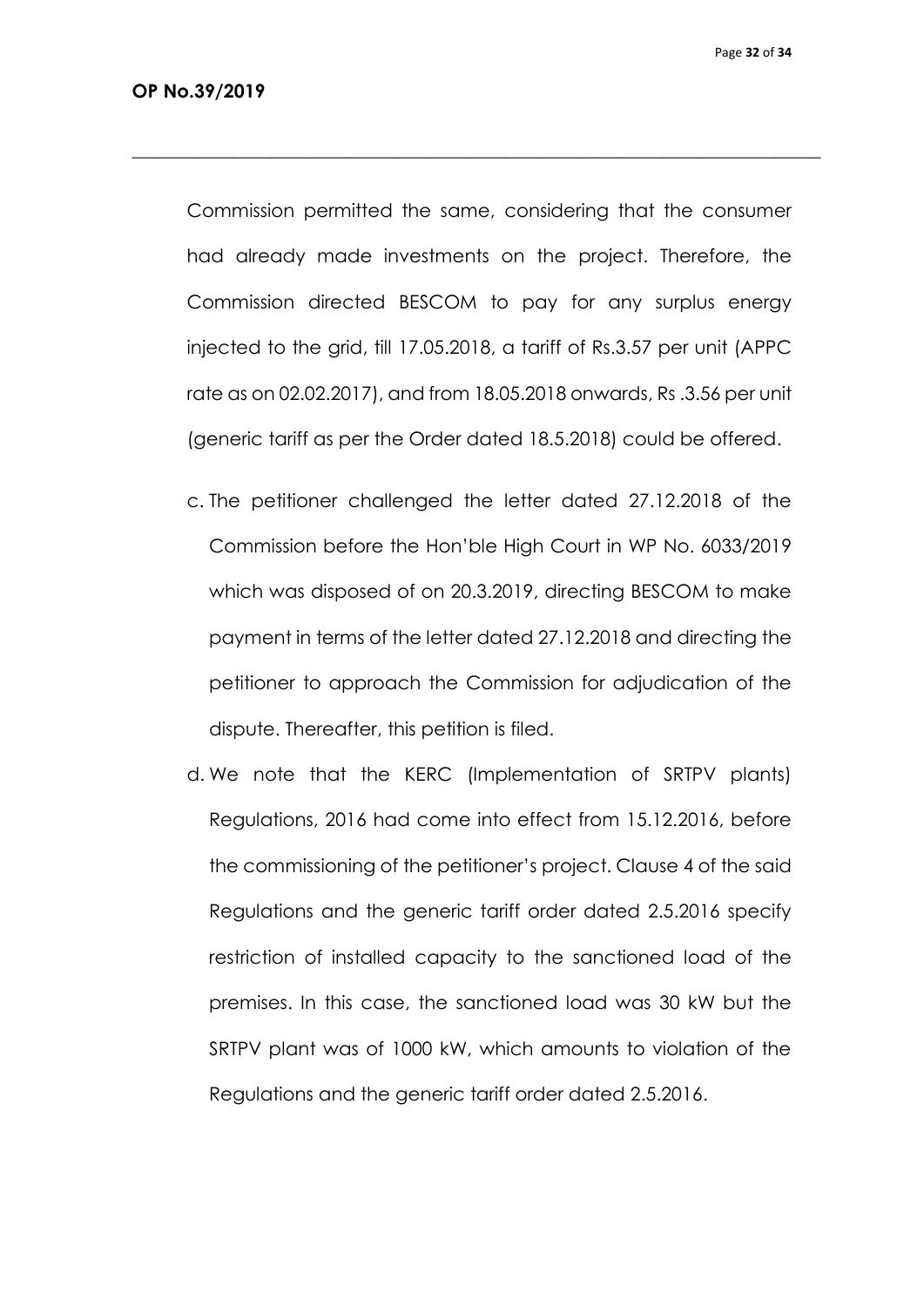e. The PPA was cancelled on 30.12.2016 but the same was not challenged. The Petitioner had come forward to commission the SRTPV System, at the rate specified in the Order dated 2.5.2016. In pursuance of the same, the SRTPV System was commissioned. It is found that, the restriction of capacity as noted above was not followed. Therefore, the Petitioner is entitled to a tariff of Rs.3.56 per unit only. Therefore, the Petitioner is not entitled to any of the reliefs, sought for.

 $\_$  , and the set of the set of the set of the set of the set of the set of the set of the set of the set of the set of the set of the set of the set of the set of the set of the set of the set of the set of the set of th

f. For the above reasons, we answer Issue No.(4), accordingly.

11) ISSUE No.(5):*What Order?*

For the foregoing reasons, we pass the following:

#### **ORDER**

- (a) It is declared that, the Petitioner is not entitled to any of the reliefs, sought for, on the grounds urged in the Petition;
- (b) The Petitioner shall be paid a tariff of Rs.3.56 (Rupees Three and Paise Fifty Six only) per unit under net metering, for the electricity generated and injected from his Solar Power Plant of 1000 kW capacity, for a period of 25 (twenty five) years, from the date of commissioning of the Plant, upon entering